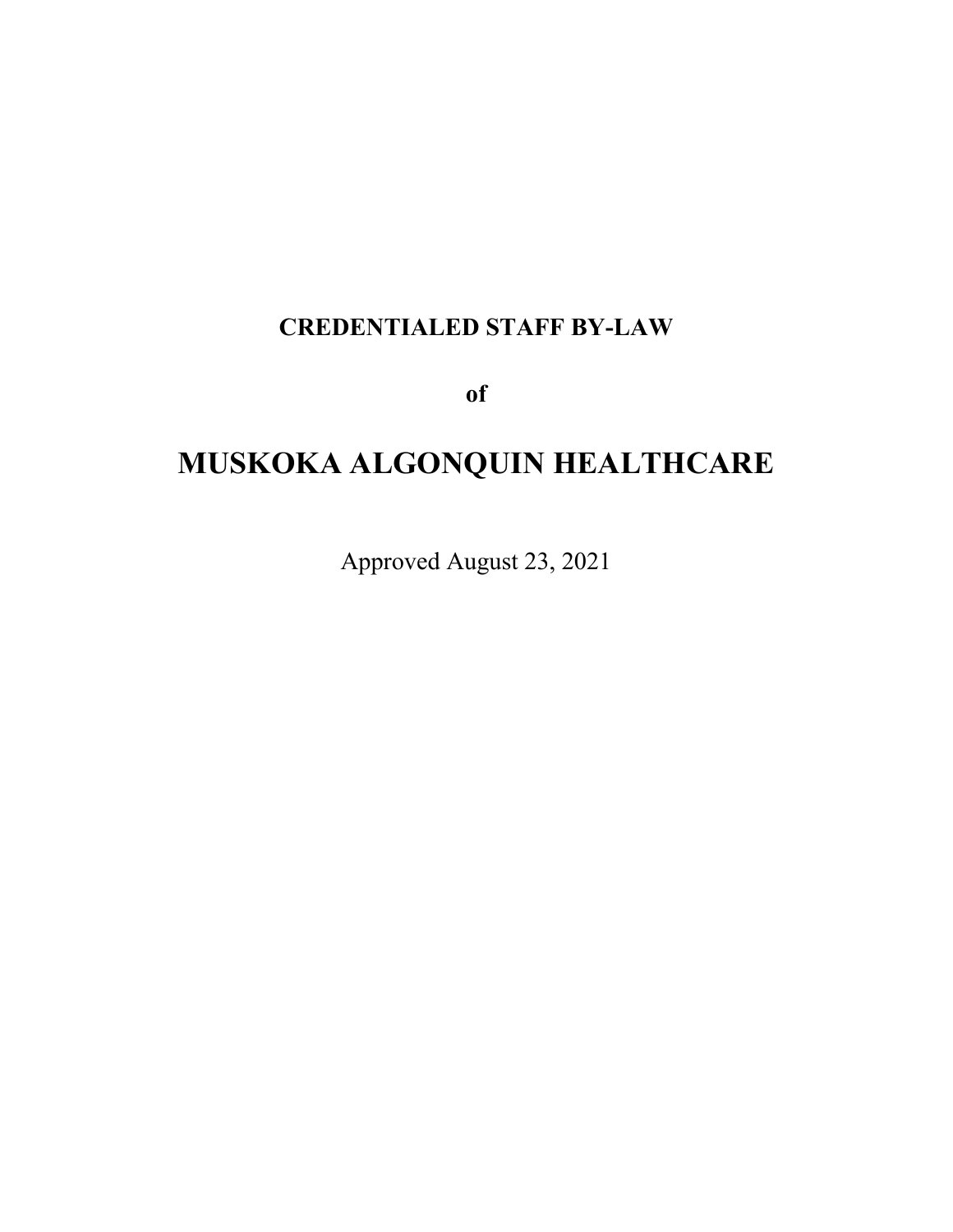# **TABLE OF CONTENTS**

| 1.1  |                                                                            |  |  |  |
|------|----------------------------------------------------------------------------|--|--|--|
| 1.2  |                                                                            |  |  |  |
| 1.3  |                                                                            |  |  |  |
| 1.4  |                                                                            |  |  |  |
|      |                                                                            |  |  |  |
| 2.1  |                                                                            |  |  |  |
|      |                                                                            |  |  |  |
| 3.1  |                                                                            |  |  |  |
| 3.2  |                                                                            |  |  |  |
| 3.3  |                                                                            |  |  |  |
| 3.4  |                                                                            |  |  |  |
| 3.5  |                                                                            |  |  |  |
| 3.6  |                                                                            |  |  |  |
| 3.7  |                                                                            |  |  |  |
| 3.8  | Qualifications and Criteria for Reappointment to the Credentialed Staff 11 |  |  |  |
| 3.9  |                                                                            |  |  |  |
| 3.10 |                                                                            |  |  |  |
| 3.11 |                                                                            |  |  |  |
|      |                                                                            |  |  |  |
| 4.1  |                                                                            |  |  |  |
| 4.2  | Revocation of Appointment or Restriction or Suspension of Privileges  13   |  |  |  |
| 4.3  |                                                                            |  |  |  |
| 4.4  |                                                                            |  |  |  |
| 4.5  |                                                                            |  |  |  |
|      |                                                                            |  |  |  |
| 5.1  |                                                                            |  |  |  |
|      |                                                                            |  |  |  |
| 6.1  |                                                                            |  |  |  |
| 6.2  |                                                                            |  |  |  |
| 6.3  |                                                                            |  |  |  |
| 6.4  |                                                                            |  |  |  |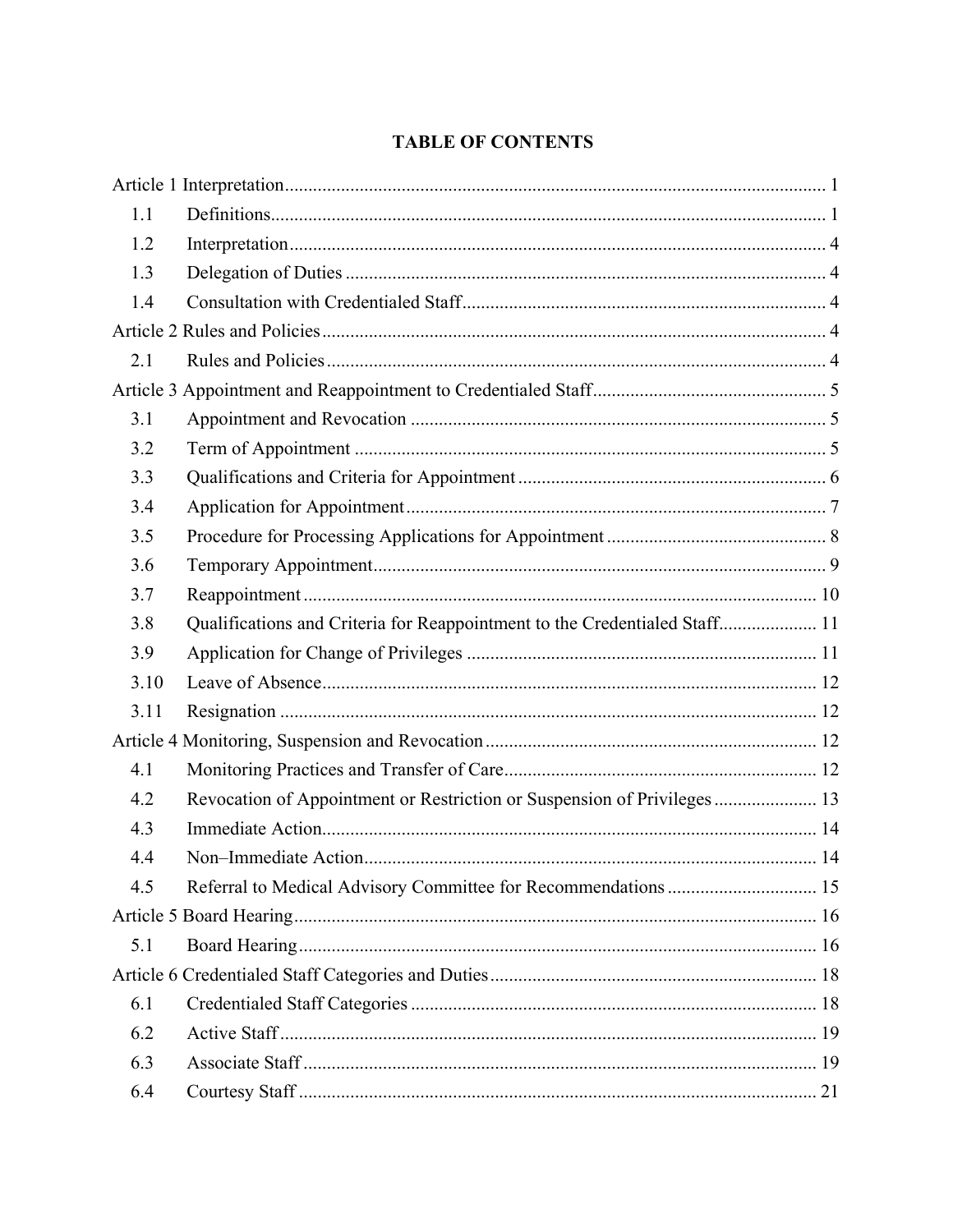| 6.5  |  |  |  |
|------|--|--|--|
| 6.6  |  |  |  |
| 6.7  |  |  |  |
| 6.8  |  |  |  |
| 6.9  |  |  |  |
|      |  |  |  |
| 7.1  |  |  |  |
| 7.2  |  |  |  |
| 7.3  |  |  |  |
| 7.4  |  |  |  |
|      |  |  |  |
| 8.1  |  |  |  |
| 8.2  |  |  |  |
| 8.3  |  |  |  |
| 8.4  |  |  |  |
| 8.5  |  |  |  |
| 8.6  |  |  |  |
|      |  |  |  |
| 9.1  |  |  |  |
| 9.2  |  |  |  |
| 9.3  |  |  |  |
| 9.4  |  |  |  |
| 9.5  |  |  |  |
| 9.6  |  |  |  |
|      |  |  |  |
| 10.1 |  |  |  |
| 10.2 |  |  |  |
| 10.3 |  |  |  |
| 10.4 |  |  |  |
| 10.5 |  |  |  |
|      |  |  |  |
| 11.1 |  |  |  |
| 11.2 |  |  |  |
| 11.3 |  |  |  |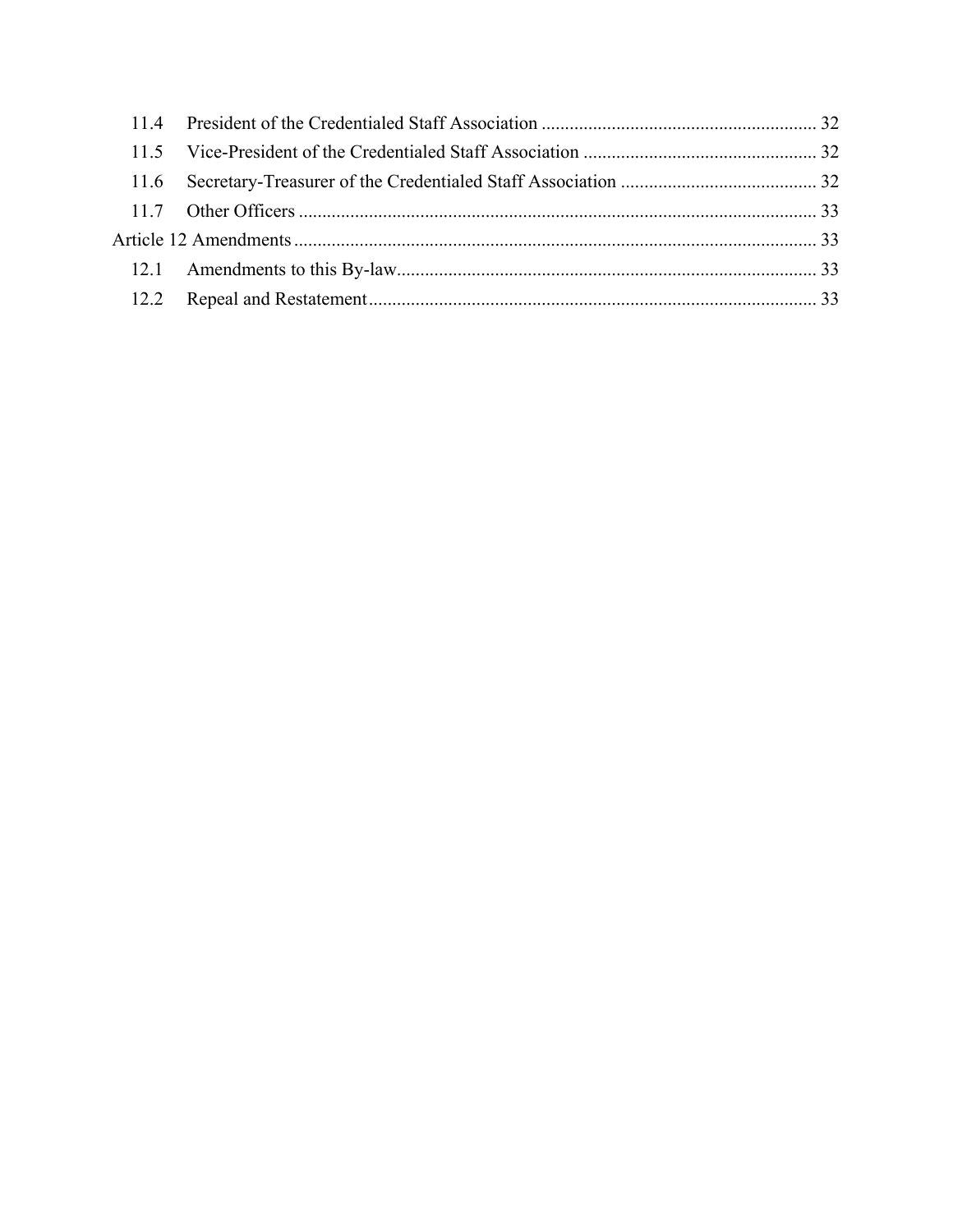#### **MUSKOKA ALGONQUIN HEALTHCARE**

#### **CREDENTIALED STAFF BY-LAW**

**BE IT ENACTED** as a by-law of the Corporation as follows:

# **Article 1 Interpretation**

#### **1.1 Definitions**

In this By-law:

- (a) "Board" means the board of directors of the Corporation;
- (b) "business day" means a day other than a Saturday, Sunday, or a statutory holiday in Ontario;
- (c) "By-law" means this Credentialed Staff By-law;
- (d) "Chief Nursing Executive" means the senior nurse employed by the Corporation who reports directly to the President and Chief Executive Officer and is responsible for nursing services provided in the Corporation;
- (e) "Chief of Department" means the Credentialed Staff member appointed by the Board to serve as such in accordance with this By-law;
- (f) "Chief of Staff" means the Medical Staff member appointed by the Board to serve as such in accordance with the Public Hospitals Act and this By-law;
- (g) "College" means, as the case may be, the College of Physicians and Surgeons of Ontario, the Royal College of Dental Surgeons of Ontario, the College of Nurses of Ontario, and/or the College of Midwives of Ontario;
- (h) "Corporation" means Muskoka Algonquin Healthcare operating HDMH and SMMH;
- (i) "Credentialed Staff" means those Physicians, Dentists, Midwives, and Registered Nurses in the Extended Class, who are appointed by the Board and granted privileges to practice their profession in one or more Hospitals;
- (j) "Credentialed Staff Association" means the association that is comprised of the Credentialed Staff members of the Corporation;
- (k) "Credentialed Staff Association Officer" means the President, Vice-President and the Secretary-Treasurer of the Credentialed Staff Association, who are elected by the credentialed staff association in accordance with section 11.1(c) of this Bylaw;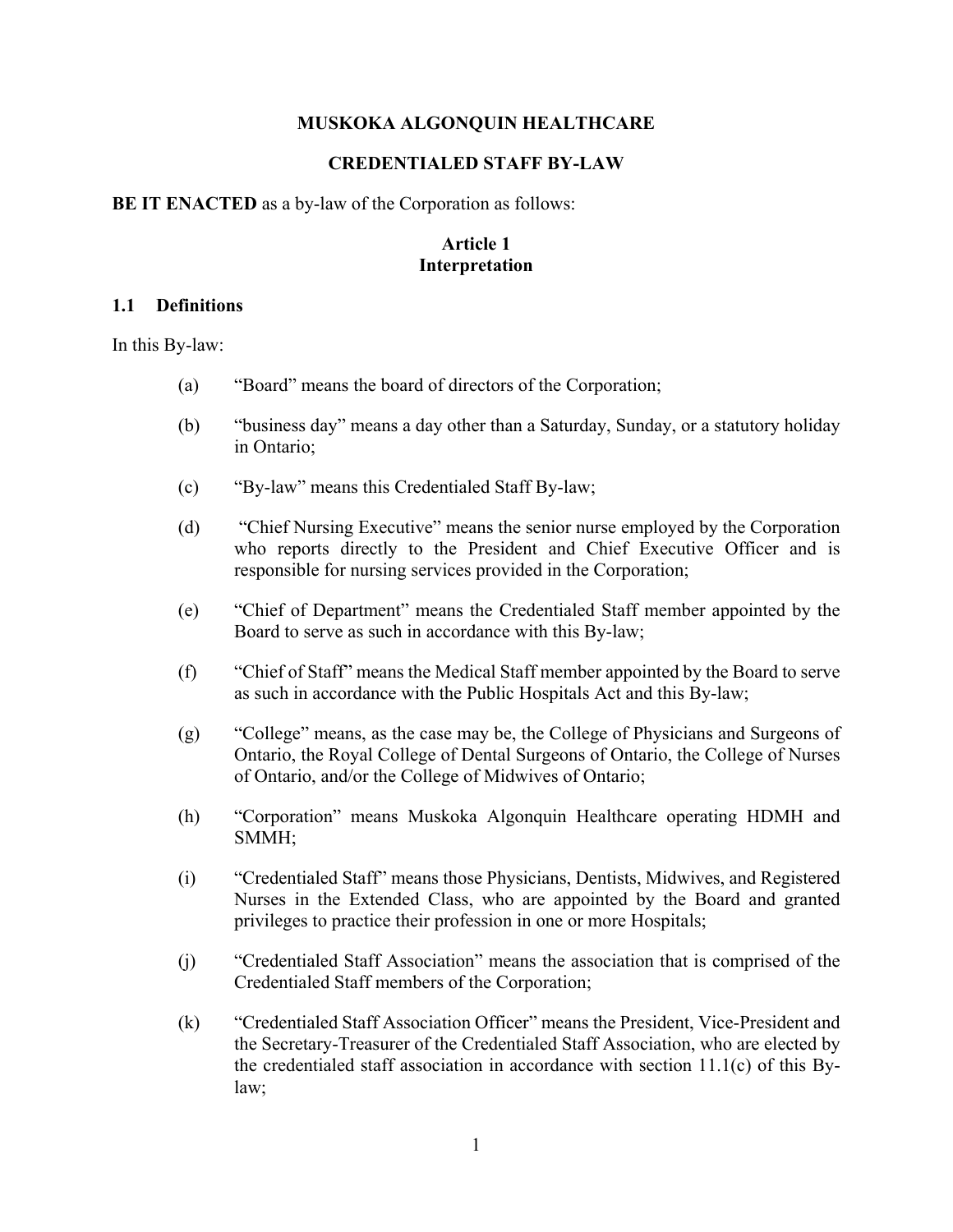- (l) "Credentialed Staff Human Resources Plan" means the plan that provides information and future projections on the management and appointment of the Credentialed Staff based on the mission and strategic plan of the Corporation;
- (m) "Credentials Committee" means a subcommittee of the Medical Advisory Committee established by the Medical Advisory Committee and tasked with reviewing applications for appointment and reappointment to the Credentialed Staff, and applications for a change in privileges, and making recommendations to the Medical Advisory Committee on these matters, and if no such subcommittee is established it means the Medical Advisory Committee;
- (n) "day", unless otherwise specified as a business day, means a calendar day;
- (o) "Dental Staff" means:
	- (i) oral and maxillofacial surgeons to whom the Board has granted the privilege of diagnosing, prescribing for, or treating patients in a Hospital; and
	- (ii) Dentists to whom the Board has granted the privilege of attending to patients in a Hospital;
- (p) "Dentist" means a dental practitioner in good standing with the Royal College of Dental Surgeons of Ontario;
- (q) "Department" means an organizational unit of the Credentialed Staff to which members with a similar field of practice have been assigned;
- (r) "Director" means an individual elected or appointed to the Board;
- (s) "Division" means an organizational unit of a Department;
- (t) "Excellent Care for All Act" means the Excellent Care for All Act, 2010 (Ontario) and, where the context requires, includes the regulations made under it, and any statute that may be substituted for it, as amended from time to time;
- (u) "ex officio" means membership "by virtue of the office" and includes all rights, responsibilities, and powers to vote, unless otherwise specified;
- (v) "Extended Class Nursing Staff" means those Registered Nurses in the Extended Class who are:
	- (i) employed by the Corporation and authorized to diagnose, prescribe for, or treat Patients in a Hospital; and
	- (ii) not employed by the Corporation and to whom the Board has granted privileges to diagnose, prescribe for, or treat Patients in a Hospital;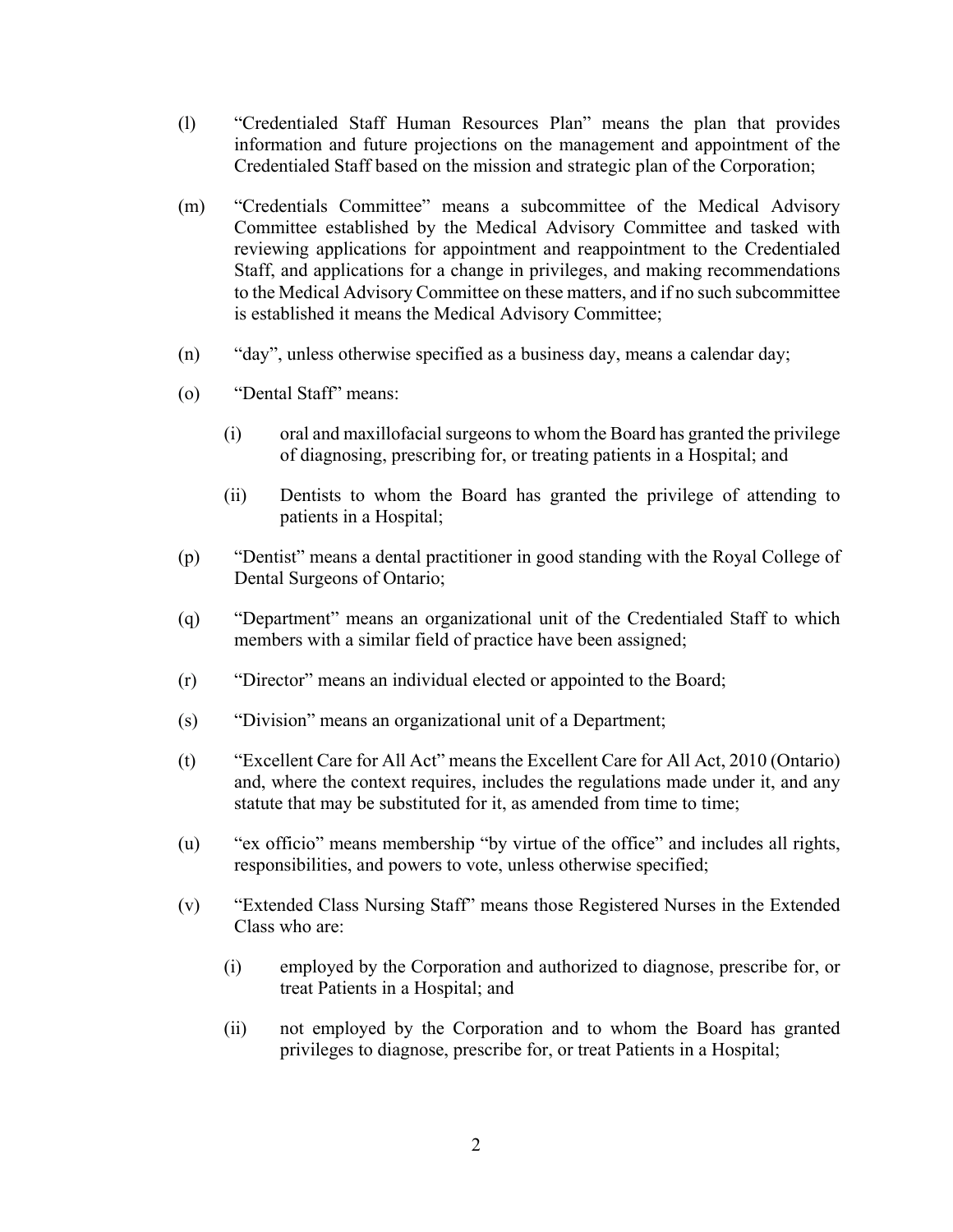- (w) "Head of Division" means the Credentialed Staff member appointed to be in charge of a Division;
- (x) "Hospital" means a public hospital operated by the Corporation;
- (y) "Hospital Site(s)" means any one or more of the premises upon which the Corporation provides healthcare services, including the Huntsville District Memorial Hospital site and the South Muskoka Memorial Hospital site;
- (z) "Impact Analysis" means a study conducted by the President and Chief Executive Officer in consultation with the Chief of Staff to determine the impact upon the resources of the Corporation of a proposed appointment of an applicant to the Credentialed Staff or an application by a Credentialed Staff member for additional privileges or a change in membership category;
- (aa) "Lead Midwife" means the senior midwife who is responsible for midwifery services provided in the Corporation;
- (bb) "MAHC" means Muskoka Algonquin Healthcare;
- (cc) "Medical Advisory Committee" means the committee established under Article 9;
- (dd) "Medical Staff" means those Physicians appointed by the Board and granted privileges to practice medicine in a Hospital;
- (ee) "Midwife" means a midwife in good standing with the College of Midwives of Ontario;
- (ff) "Midwifery Staff" means those Midwives appointed by the Board and granted privileges to practice midwifery in a Hospital;
- (gg) "Patient" means any in-patient or outpatient of a Hospital;
- (hh) "Physician" means a medical practitioner in good standing with the College of Physicians and Surgeons of Ontario;
- (ii) "Policies" means the administrative, human resources, clinical, and professional policies adopted by the Board or the Medical Advisory Committee under Article 2;
- (jj) "President and Chief Executive Officer" means the President and Chief Executive Officer of the Corporation, who is the 'administrator' for the purposes of the Public Hospitals Act;
- (kk) "Public Hospitals Act" means the Public Hospitals Act (Ontario) and, where the context requires, includes the regulations made under it, and any statute that may be substituted for it, as amended from time to time;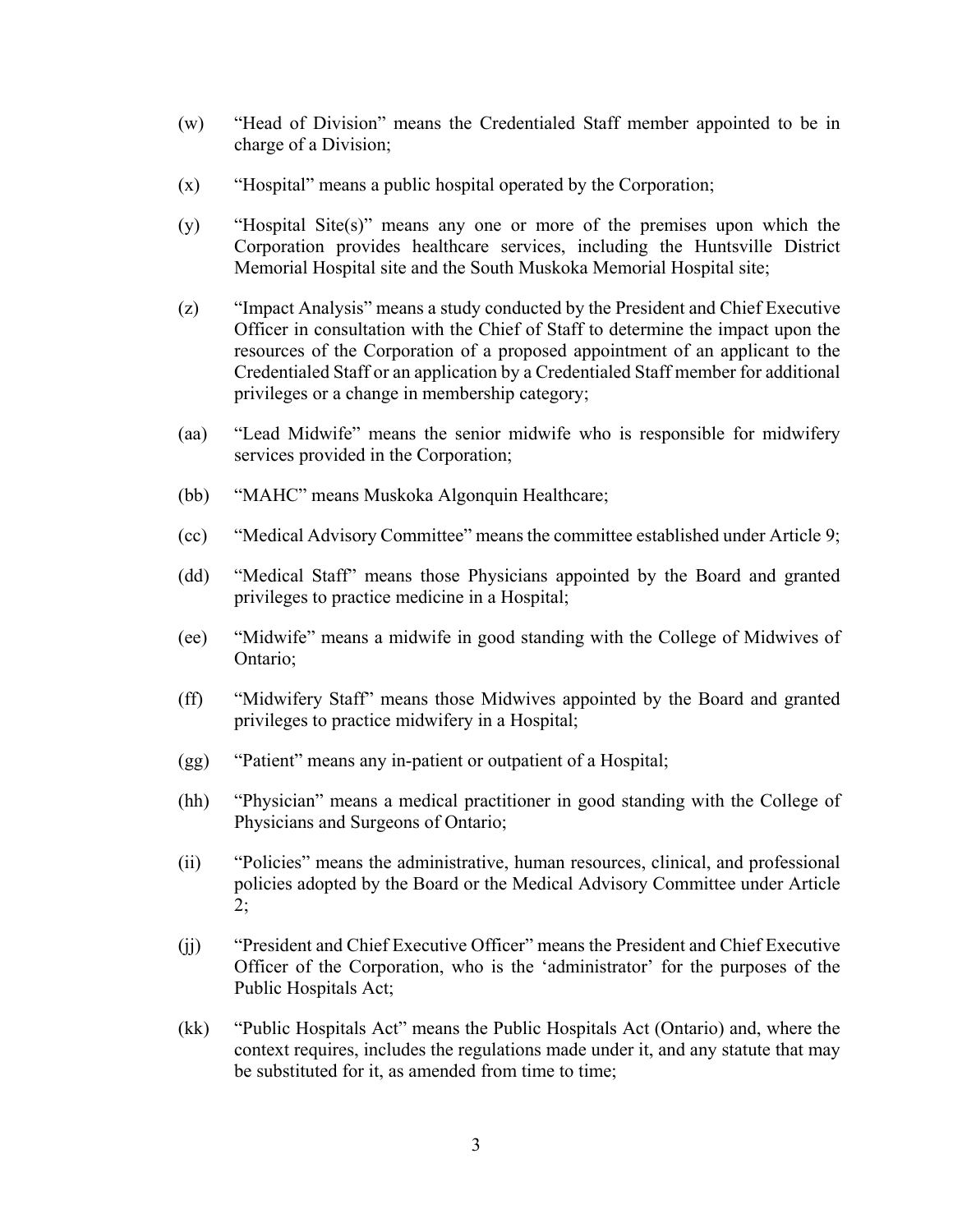- (ll) "Registered Nurse in the Extended Class" means a member in good standing with the College of Nurses of Ontario, who is a registered nurse and holds an extended certificate of registration under the Nursing Act, 1991; and
- (mm) "Rules" means the rules adopted by the Board under Article 2.

# **1.2 Interpretation**

In this By-law, unless the context otherwise requires, words importing the singular number include the plural number and *vice versa*; and "including" or "include(s)" means "including (or include(s)) without limitation". Where this By-law provides for a matter to be determined, prescribed, or requested by the Board, Medical Advisory Committee, Chief of Staff, Chief of a Department, or Head of a Division, in all instances, the determination, prescription, or request may be made from time to time.

### **1.3 Delegation of Duties**

Each of the President and Chief Executive Officer, Chief of Staff, Chief of a Department, or Head of a Division may delegate the performance of any of the duties assigned to them under this Bylaw to others; however, they shall each remain responsible for the performance of their respective duties.

### **1.4 Consultation with Credentialed Staff**

Where the Board or Medical Advisory Committee are required to consult with the Credentialed Staff under this By-law, it shall be sufficient for the Board or Medical Advisory Committee to receive and consider the input of the Credentialed Staff Association Officers named in section 11.1(b).

#### **Article 2 Rules and Policies**

#### **2.1 Rules and Policies**

- (a) The Board, after consulting with the Credentialed Staff and considering the recommendation of the Medical Advisory Committee, may make Rules as it deems necessary, including Rules for Patient care and safety and the conduct of members of the Medical Staff, Dental Staff, Midwifery Staff, and Extended Class Nursing Staff.
- (b) The Board, after considering the recommendation of the Medical Advisory Committee, may adopt Policies applicable to the Medical Staff, Dental Staff, Midwifery Staff, and Extended Class Nursing Staff that are consistent with, and that support the implementation of, the Rules.
- (c) The Medical Advisory Committee, after consulting with the Credentialed Staff, may make Policies applicable to the Medical Staff, Dental Staff, Midwifery Staff, and Extended Class Nursing Staff that are consistent with this By-law, the Rules, and the Board-approved Policies.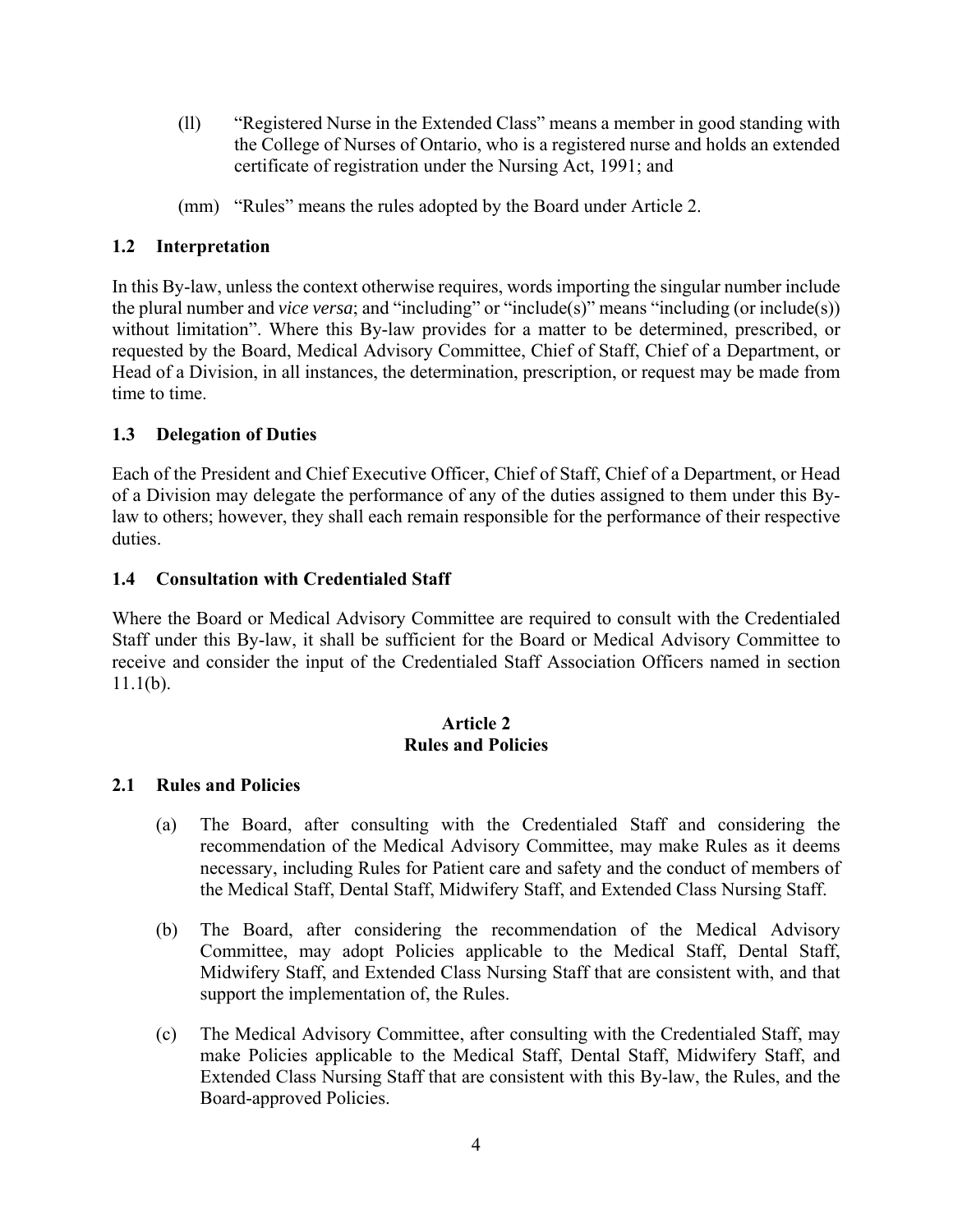(d) A Chief of Department may adopt policies and procedures applicable to the Credentialed Staff of the Department, including policies and procedures that are consistent with, and support the implementation of, the Rules and Policies.

#### **Article 3**

#### **Appointment and Reappointment to Credentialed Staff**

#### **3.1 Appointment and Revocation**

- (a) The Board, after considering the recommendations of the Medical Advisory Committee, shall appoint annually a Medical Staff, and may appoint a Dental Staff, Midwifery Staff, and the non-employed members of the Extended Class Nursing Staff, and shall grant such privileges as it deems appropriate to each Credentialed Staff member so appointed.
- (b) The Board shall, generally, grant privileges that are for both Hospital Sites, but may grant privileges which are specific to one or more Hospital Site(s) as it deems appropriate.
- (c) All applications for appointment and reappointment to the Credentialed Staff shall be processed in accordance with the provisions of this By-law and the *Public Hospitals Act*.
- (d) The Board may, at any time, make or revoke any appointment to the Credentialed Staff, refuse to reappoint a Credentialed Staff member, or restrict or suspend the privileges of any Credentialed Staff member, in accordance with the provisions of this By-law and the *Public Hospitals Act*.

#### **3.2 Term of Appointment**

- (a) Subject to section 3.2(b), each appointment to the Credentialed Staff shall be for a term of up to one year.
- (b) Where a Credentialed Staff member has applied for reappointment within the time prescribed by the Medical Advisory Committee, the current appointment shall continue:
	- (i) unless section 3.3(b)(ii) applies, until the Board grants or does not grant the reappointment; or
	- (ii) in the case of a Medical Staff member and where the Board does not grant the reappointment and there is a right of appeal to the Health Professions Appeal and Review Board, until the time for giving notice of a hearing by the Health Professions Appeal and Review Board has expired or, where a hearing is required, until the decision of the Health Professions Appeal and Review Board has become final.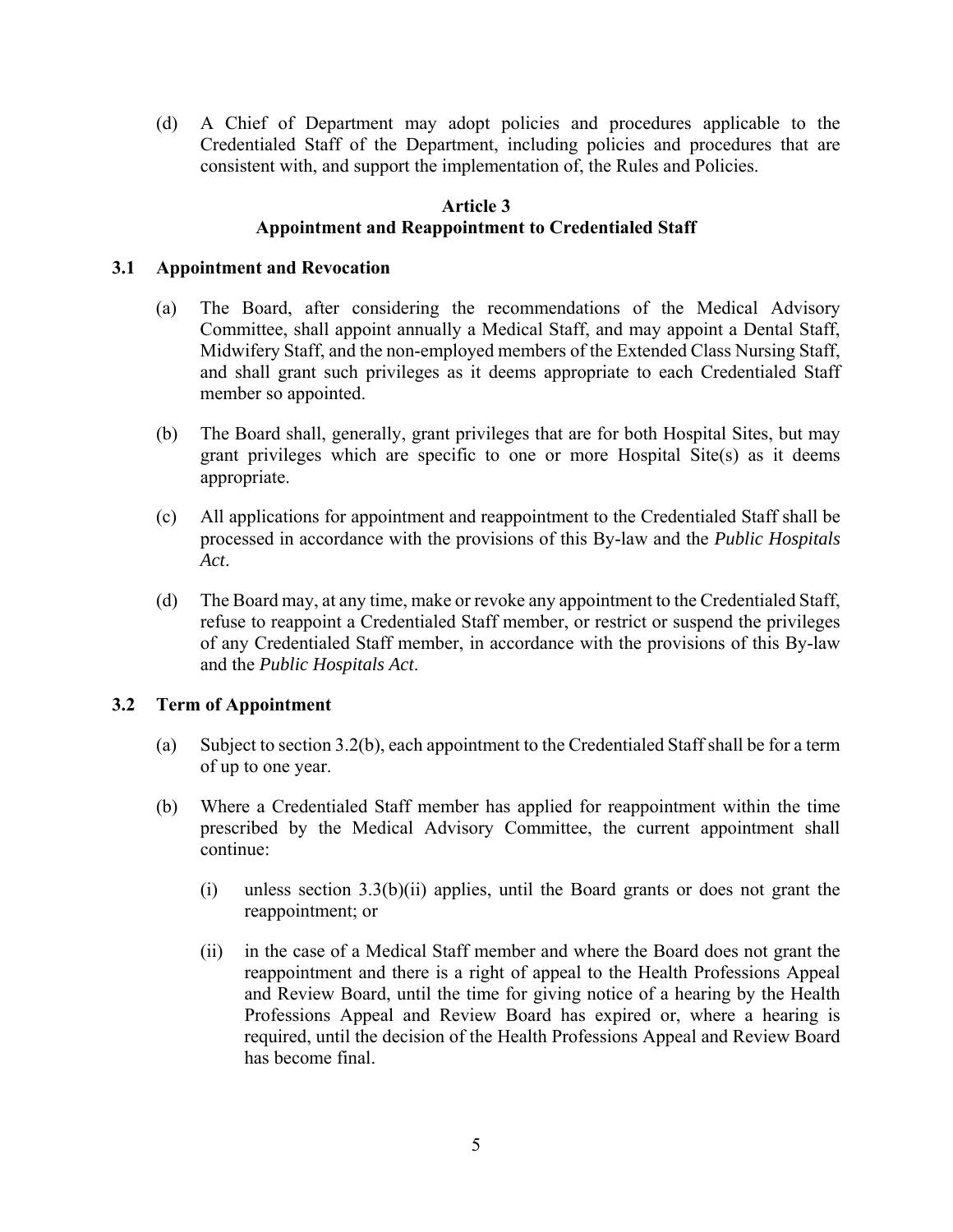#### **3.3 Qualifications and Criteria for Appointment**

- (a) Only an applicant who meets the qualifications and satisfies the criteria set out in this By-law and who is licensed pursuant to the laws of Ontario is eligible to be a member of, and appointed to, the Credentialed Staff.
- (b) The applicant shall have:
	- (i) a certificate of registration, and a certificate of professional conduct or letter of good standing, from the relevant College, or the equivalent certificate(s), from their most recent licensing body;
	- (ii) current membership in the Canadian Medical Protective Association or professional practice liability coverage appropriate to the scope and nature of the intended practice;
	- (iii) adequate training and experience for the privileges requested;
	- (iv) maintained the level of continuing professional education required by the relevant College;
	- (v) up-to-date inoculations, screenings, and tests as may be required by the occupational health and safety policies and practices of the Corporation, the *Public Hospitals Act*, or other legislation;
	- (vi) a demonstrated ability to:
		- (1) provide patient care at an appropriate level of quality and efficiency;
		- (2) meet an appropriate standard of ethical conduct and behaviour;
		- (3) work and communicate with, and relate to, others in a co–operative, collegial, and professional manner;
		- (4) communicate with, and relate appropriately to, patients and patients' relatives and/or substitute decision makers;
	- (vii) demonstrated adequate control of any significant physical or behavioural impairment affecting skill, attitude, or judgment that might impact negatively on patient care or the operations of the Corporation; and
	- (viii) a willingness to participate in staff, committee, and, if applicable, teaching responsibilities, and other duties appropriate to staff category.
	- (ix) a report on, among other things, the experience, competence, and reputation of the applicant from the chief of staff or chief of department in the hospital(s) in which the applicant trained or held an appointment.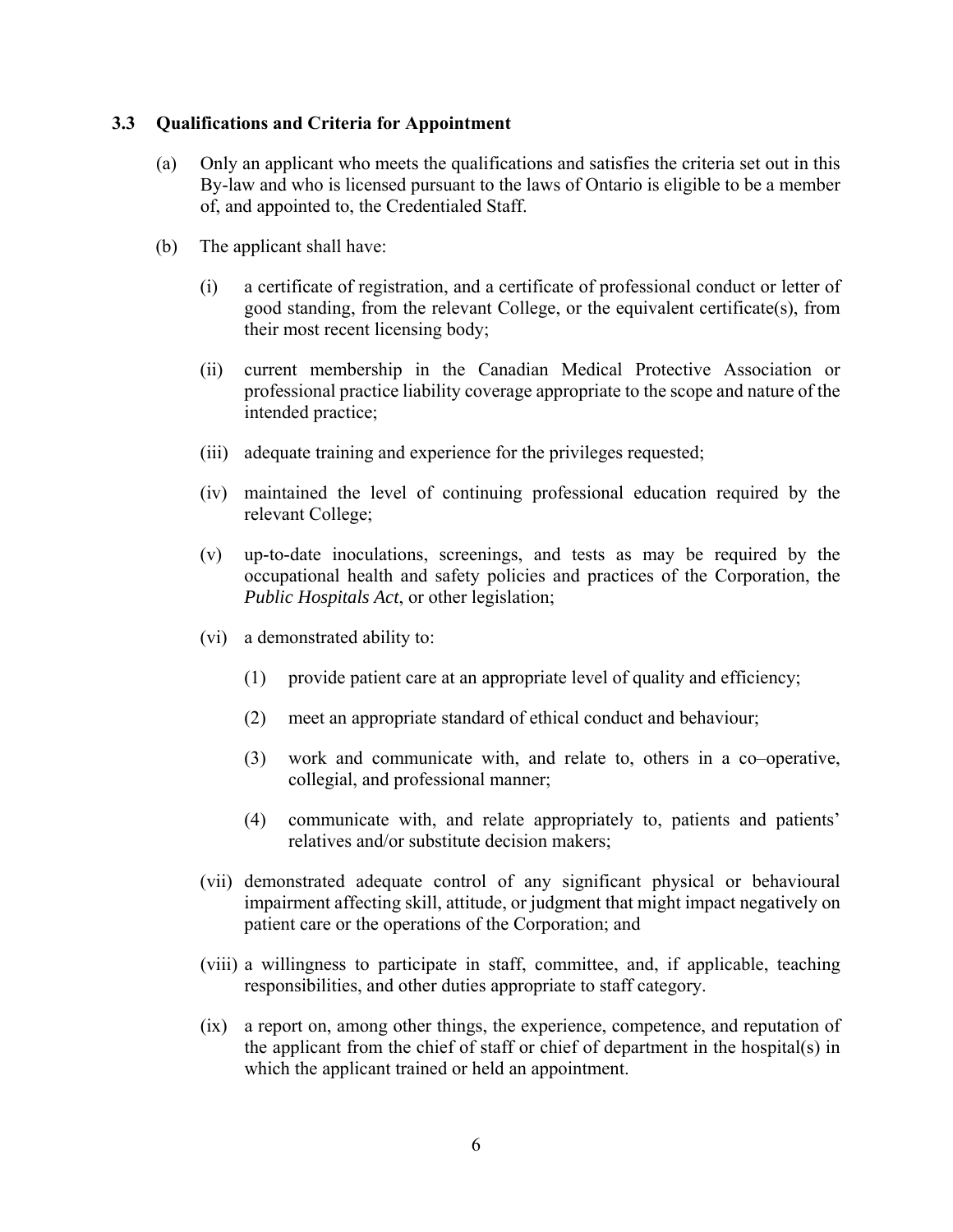- (c) All applicants must agree to govern themselves in accordance with the requirements set out in this By-law, the Corporation's mission, vision, and values, Rules and Policies.
- (d) All new appointments shall be contingent upon an Impact Analysis demonstrating that the Corporation has the resources to accommodate the applicant and that the applicant meets the needs of the respective Department as described in the Credentialed Staff Human Resources Plan;
- (e) In addition to any other provisions of this By-law, including the qualifications set out in sections 3.3(b); 3.3(c), and 3.3(d), the Board may refuse to appoint any applicant to the Credentialed Staff on any of the following grounds:
	- (i) the appointment is not consistent with the need for service, as determined by the Board;
	- (ii) the Credentialed Staff Human Resources Plan and/or the Impact Analysis does not demonstrate sufficient resources to accommodate the applicant; or
	- (iii) the appointment is not consistent with the mission and strategic plan of the Corporation.

### **3.4 Application for Appointment**

- (a) The President and Chief Executive Officer shall supply a copy of, or information on how to access, a form of the application, and the mission, vision, values, and strategic plan of the Corporation, this By-law, and the Rules and appropriate Policies, to each Physician, Dentist, Midwife, or Registered Nurse in the Extended Class, who expresses in writing an intention to apply for appointment to the Credentialed Staff.
- (b) An applicant for appointment to the Credentialed Staff shall submit to the President and Chief Executive Officer and the Chief of Staff one original application in the prescribed form, together with signed consents, to enable the Corporation to make inquiries of the relevant College and other hospitals, institutions, and facilities where the applicant has previously provided professional services or received professional training to allow the Corporation to fully investigate the qualifications and suitability of the applicant.
- (c) An applicant may be required to visit the Corporation for an interview with one or more of the Chief of Staff, the President and Chief Executive Officer, a Chief of Department, appropriate Credentialed Staff members, and other Hospital staff and executives as required.
- (d) The Board shall approve any material change to the prescribed form of application for appointment, re-appointment, and change in privileges after receiving the recommendation of the Medical Advisory Committee.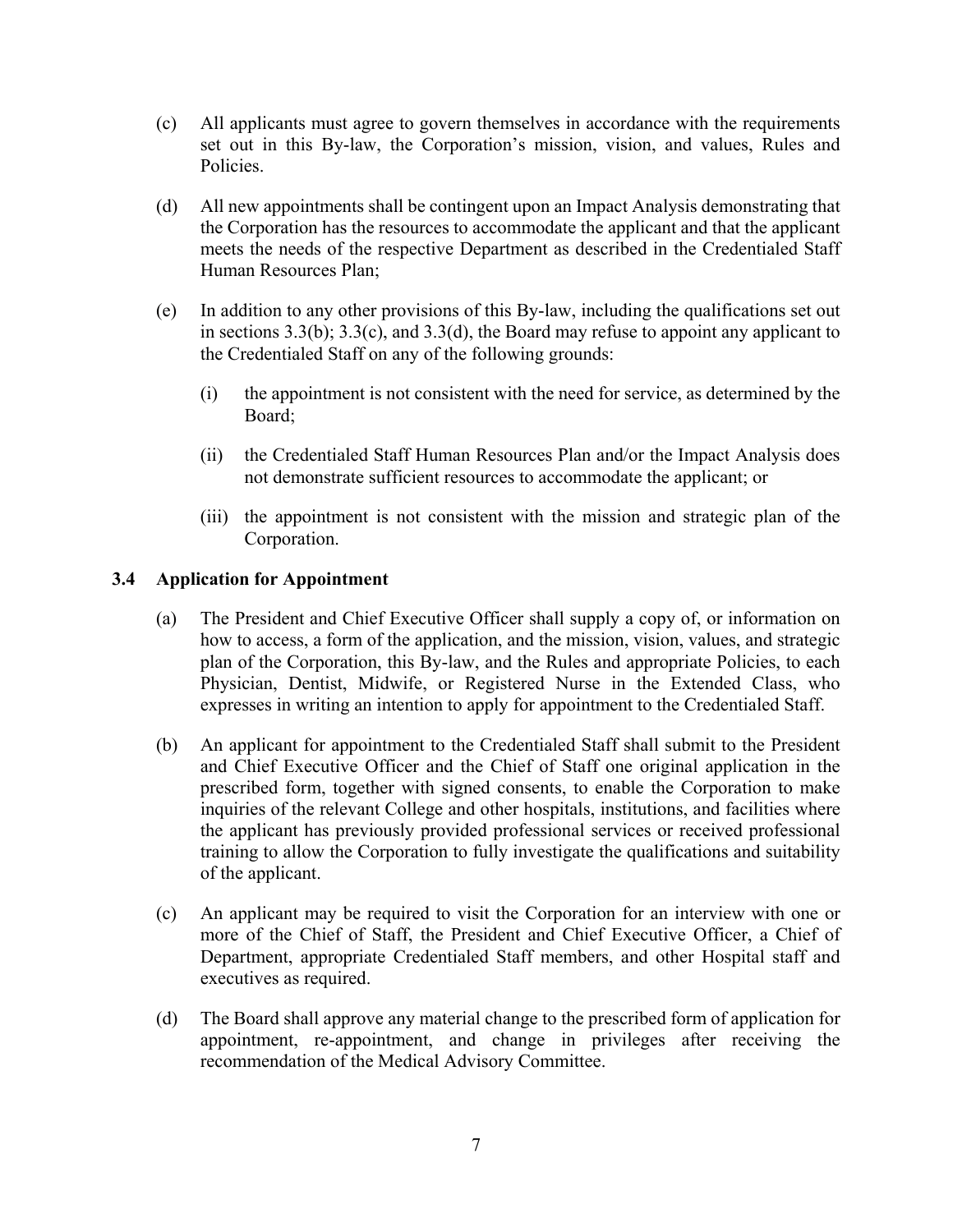#### **3.5 Procedure for Processing Applications for Appointment**

- (a) Upon receipt of a complete application, the President and Chief Executive Officer and the Chief of Staff shall retain a copy of the application and shall refer the original application forthwith to the Medical Advisory Committee, who shall keep a record of each application received and then refer the original application forthwith to the chair of the Credentials Committee, with a copy to the relevant Chief of Department.
- (b) The Chief of Department and the Credentials Committee shall:
	- (i) review all materials in the application and ensure all required information has been provided;
	- (ii) investigate the qualifications, experience, professional reputation, and competence of the applicant and consider if the criteria required by this By-law are met; and
	- (iii) submit a report of its assessment and recommendations to the Medical Advisory Committee at its next regular meeting, together with a recommendation that the application is acceptable, not acceptable, or is deferred for further investigation. In the case of a recommendation for acceptance, the Credentials Committee shall indicate the privileges that it recommends the applicant be granted.
- (c) The Medical Advisory Committee shall:
	- (i) receive and consider the report and recommendations of the Chief of Department and Credentials Committee;
	- (ii) review the application with reference to the Credentialed Staff Human Resources Plan and Impact Analysis; and
	- (iii) send, within 60 days of the date of receipt by the President and Chief Executive Officer and the Chief of Staff of a complete application, written notice of its recommendation to the Board and to the applicant, in accordance with the *Public Hospitals Act*.
- (d) The Medical Advisory Committee may make its recommendation later than 60 days after receipt of a complete application, provided that, within the 60-day period, it advises the applicant and the Board in writing that a final recommendation cannot be made within the 60-day period and gives written reasons for it.
- (e) Where the Medical Advisory Committee recommends the appointment, it shall specify the category of appointment and the specific privileges it recommends the applicant be granted.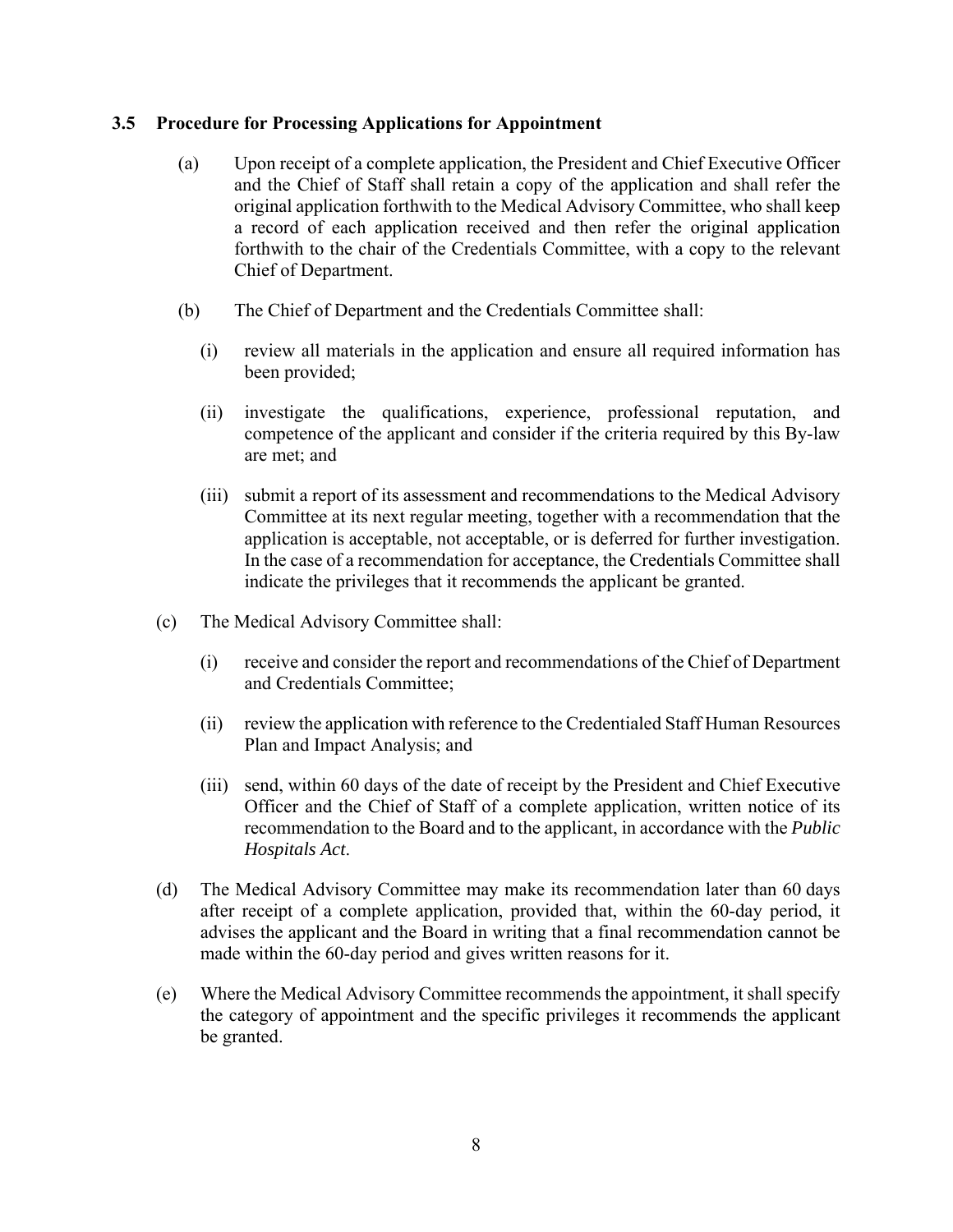- (f) Where the Medical Advisory Committee does not recommend appointment or where the recommended appointment or privileges differ from those requested, the Medical Advisory Committee shall inform the applicant that they are entitled to:
	- (i) written reasons for the recommendation, if the Medical Advisory Committee receives a written request for the reasons from the applicant within seven days of the applicant's receipt of notice of the recommendation; and
	- (ii) a Board hearing, if the Board and the Medical Advisory Committee receive a written request for a Board hearing from the applicant within seven days of the applicant's receipt of the written reasons referred to in section  $3.5(f)(i)$ .
- (g) Where the applicant does not request a Board hearing, the Board may implement the recommendation of the Medical Advisory Committee.
- (h) Where the applicant requests a Board hearing, it shall be dealt with in accordance with the applicable provisions of the *Public Hospitals Act* and Article 6.
- (i) The Board shall consider the Medical Advisory Committee recommendations within the timeframe specified by the *Public Hospitals Act*.
- (j) The Board, in determining whether to make any appointment or reappointment to the Credentialed Staff or approve any request for a change in privileges, shall take into account the recommendation of the Medical Advisory Committee and such other considerations it, in its discretion, considers relevant, including the Credentialed Staff Human Resources Plan, Impact Analysis, strategic plan, and the Corporation's ability to operate within its resources.

#### **3.6 Temporary Appointment**

- (a) Notwithstanding any other provision of this By-law, the President and Chief Executive Officer or the Chief of Staff, after consulting with one another, may:
	- (i) grant a temporary appointment and temporary privileges to a Physician, Dentist, Midwife, or Registered Nurse in the Extended Class, provided that the appointment shall not extend beyond the date of the next Medical Advisory Committee meeting at which time the action taken shall be reported; and
	- (ii) continue a temporary appointment and temporary privileges on the recommendation of the Medical Advisory Committee until the next Board meeting.
- (b) A temporary appointment may be made for any reason, including:
	- (i) to meet a specific singular requirement by providing a consultation and/or operative procedure; or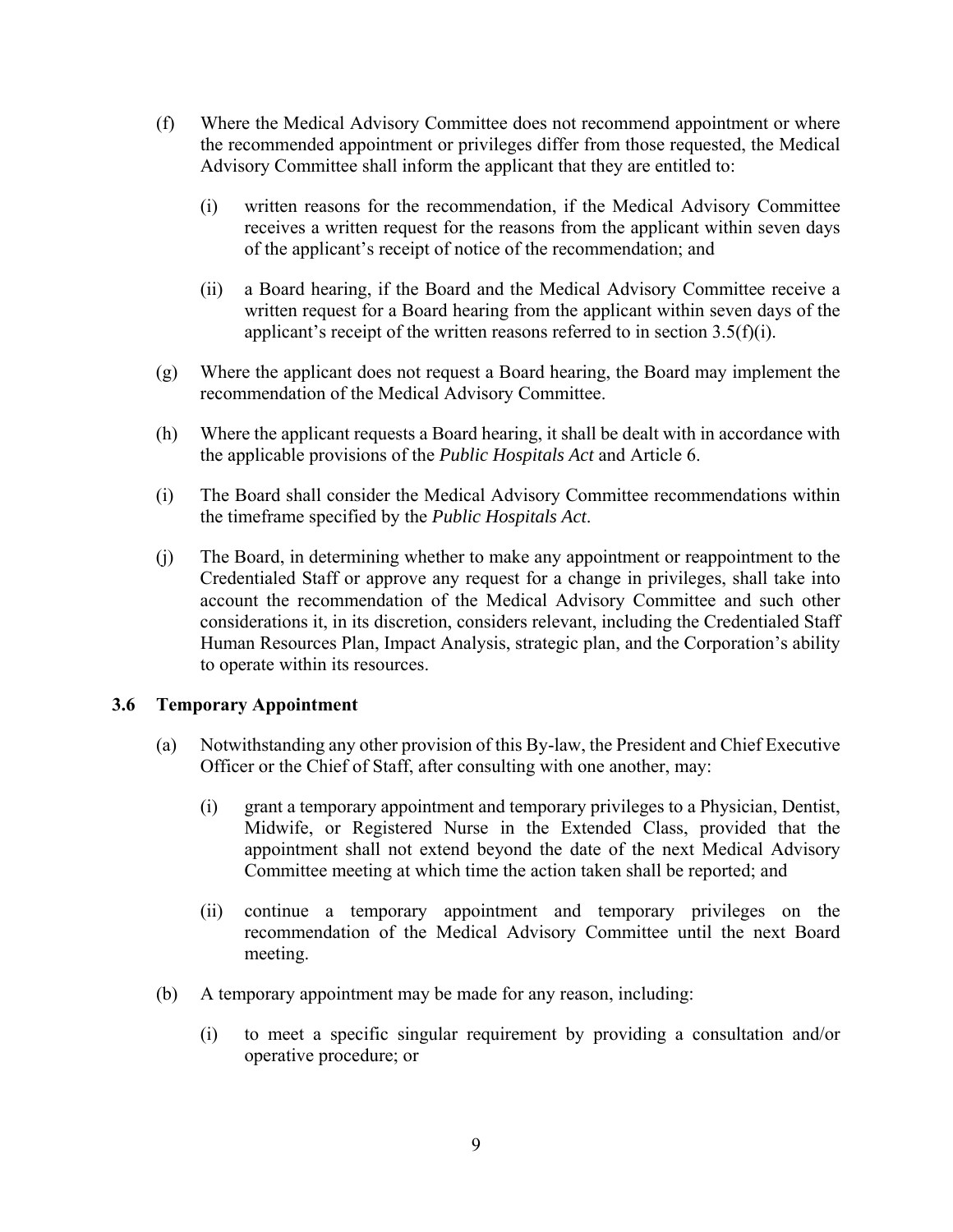- (ii) to meet an urgent unexpected need for a medical, dental, midwifery, or extended class nursing service.
- (c) The Board may, after receiving the recommendation of the Medical Advisory Committee, continue a temporary appointment granted under section 3.6(a) for such period of time and on such terms as the Board determines.
- (d) If the term of the temporary appointment has been completed before the next Board meeting, the appointment shall be reported to the Board.
- (e) The temporary appointment shall specify the category of appointment and any limitations, restrictions, or special requirements.

#### **3.7 Reappointment**

- (a) Each year, each Credentialed Staff member desiring reappointment to the Credentialed Staff shall make a written application for reappointment on the prescribed form through the President and Chief Executive Officer and the Chief of Staff to the Board before the date specified by the Medical Advisory Committee.
- (b) Each application for reappointment to the Credentialed Staff shall contain the following information:
	- (i) a restatement or confirmation of the undertakings and acknowledgements required as part of an application for appointment or as required by the Rules;
	- (ii) either:
		- (1) a declaration that all information on file at the Corporation from the applicant's most recent application is up-to-date, accurate, and unamended as of the date of the current application; or
		- (2) a description of all material changes to the information on file at the Corporation since the applicant's most recent application, including: an updated curriculum vitae with any additional professional qualifications acquired by the applicant since the previous application and information on any completed or pending disciplinary or malpractice proceedings, College investigation, restriction in privileges, or suspensions during the past year;
	- (iii) the category of appointment requested and a request for either the continuation of, or any change in, existing privileges;
	- (iv) if requested, a current Certificate of Professional Conduct or equivalent from the relevant College;
	- (v) confirmation that the member has complied with the disclosure duties set out in section  $6.9(a)(iv)$ ; and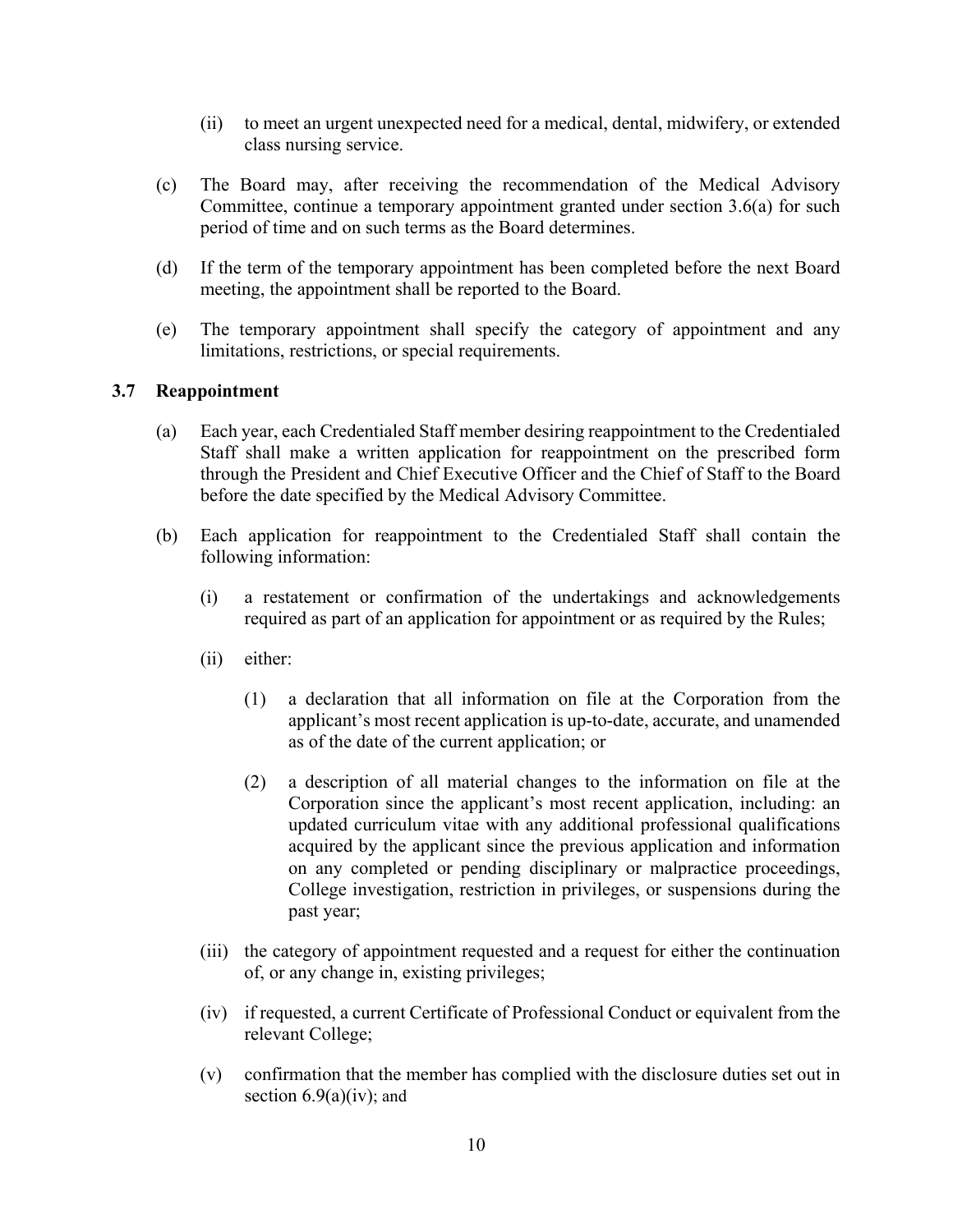- (vi) such other information that the Board may require, respecting competence, capacity, and conduct, after considering the recommendation of the Medical Advisory Committee.
- (c) The relevant Chief(s) of Department shall review and make recommendations concerning each application for reappointment within that Department to the Medical Advisory Committee in accordance with a Board-approved performance evaluation process.
- (d) In the case of any application for reappointment in which the applicant requests additional privileges, each application for reappointment shall identify any required professional qualifications and confirm that the applicant holds such qualifications.
- (e) Applications for reappointment shall be dealt with in accordance with the *Public Hospitals Act* and section 3.5 of this By-law.

### **3.8 Qualifications and Criteria for Reappointment to the Credentialed Staff**

- (a) To be eligible for reappointment, the applicant shall:
	- (i) continue to meet the qualifications and criteria set out in section 3.3;
	- (ii) have conducted themselves in compliance with this By-law, and the Corporation's values, Rules, and Policies; and
	- (iii) have demonstrated appropriate use of Corporation resources in accordance with the Credentialed Staff Human Resources Plan and the Rules and Policies.

#### **3.9 Application for Change of Privileges**

- (a) Each Credentialed Staff member who wishes to change their privileges shall submit to the President and Chief Executive Officer and the Chief of Staff an application on the prescribed form listing the change of privileges requested, and provide evidence of appropriate training and competence and such other matters as the Board may require.
- (b) The President and Chief Executive Officer shall retain a copy of each application received and shall refer the original application forthwith to the Medical Advisory Committee through the Chief of Staff, who shall then keep a record of each application received and refer the original application forthwith to the chair of the Credentials Committee, with a copy to the relevant Chief of Department.
- (c) The Credentials Committee shall investigate the applicant's professional competence, verify their qualifications for the privileges requested, receive the report of the relevant Chief(s) of Department, and prepare and submit a report of its findings to the Medical Advisory Committee at its next regular meeting. The report shall contain a list of privileges, if any, that it recommends that the applicant be granted.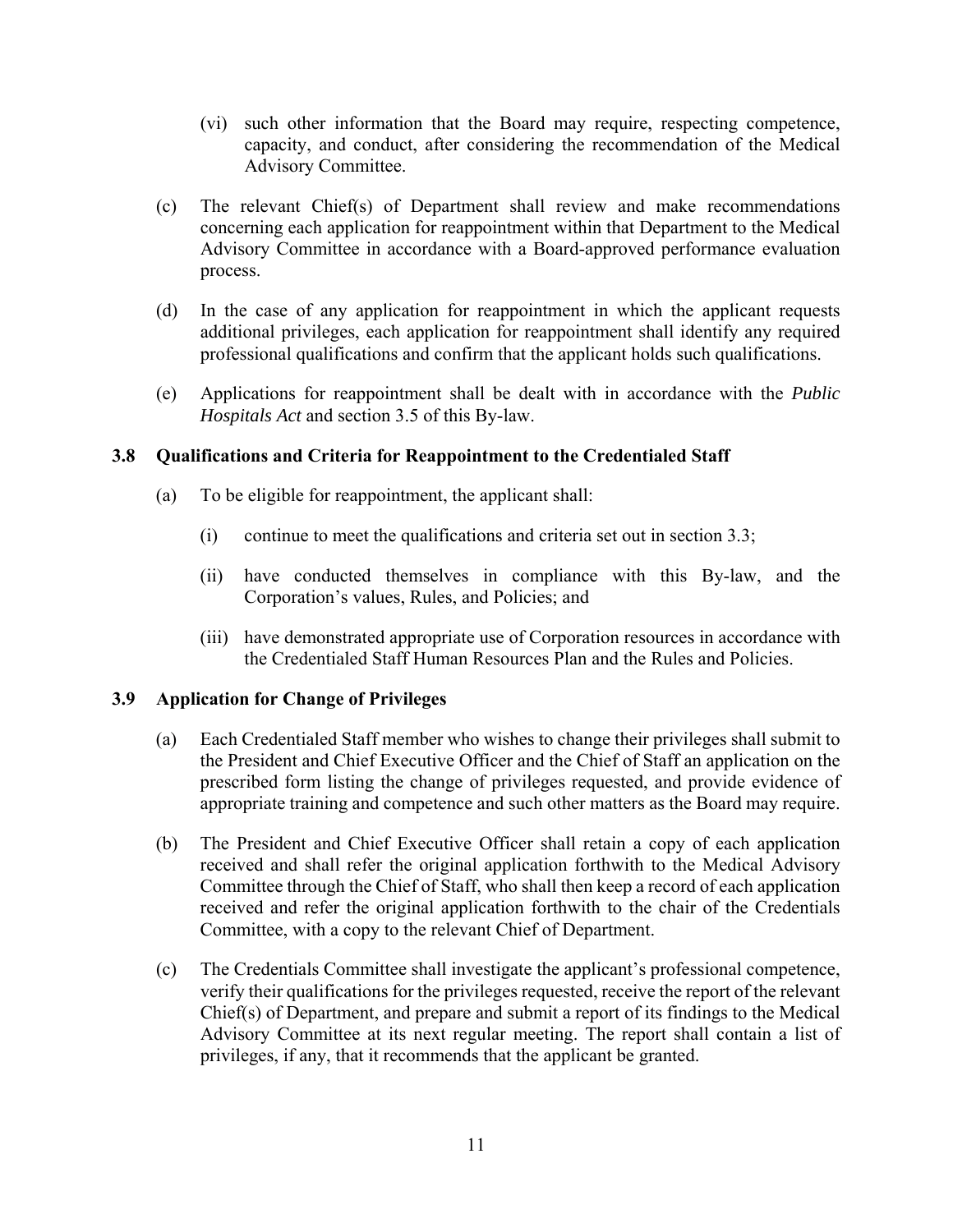(d) The application shall be processed in accordance with the requirements of sections 3.8 and sections  $3.5(c)$  to  $3.5(i)$  of this By-law.

# **3.10 Leave of Absence**

- (a) Upon request of a Credentialed Staff member to the relevant Chief of Department, the Chief of Staff may grant a leave of absence of up to 12 months, after receiving the recommendation of the Medical Advisory Committee:
	- (i) in the event of extended illness or disability of the member, or
	- (ii) in other circumstances acceptable to the Board, upon recommendation of the Chief of Staff.
- (b) After returning from a leave of absence granted in accordance with section 3.10(a), the Credentialed Staff member may be required to produce a medical certificate of fitness from a physician acceptable to the Chief of Staff. The Chief of Staff may impose such conditions on the privileges granted to the member as appropriate.
- (c) Following a leave of absence of longer than 12 months, a Credentialed Staff member shall be required to make a new application for appointment to the Credentialed Staff in the manner and subject to the criteria set out in this By–law.

#### **3.11 Resignation**

A Credentialed Staff member wishing to resign or retire from active practice shall, no less than 90 days before the effective date of resignation or retirement, submit a written notice to the Chief of Staff, who shall notify the relevant Chief(s) of Department, the President and Chief Executive Officer, the Board and the Medical Advisory Committee.

#### **Article 4 Monitoring, Suspension and Revocation**

# **4.1 Monitoring Practices and Transfer of Care**

- (a) The Chief of Staff or relevant Chief of Department may review any aspect of Patient care or Credentialed Staff conduct in the Corporation without the consent of the Credentialed Staff member responsible for the care or conduct. Where the care or conduct involves an Extended Class Nursing Staff member, the Chief Nursing Executive may also review the care or conduct. Where the care or conduct involves a Midwife, the Lead Midwife may also review the care or conduct.
- (b) Where any Credentialed Staff member or Corporation staff reasonably believes that a Credentialed Staff member is incompetent, attempting to exceed their privileges, incapable of providing a service that they are about to undertake, or acting in a manner that exposes or is reasonably likely to expose any Patient, healthcare provider, employee, or any other individual at the Corporation, to harm or injury, the individual shall immediately communicate that belief to the Chief of Staff, relevant Chief of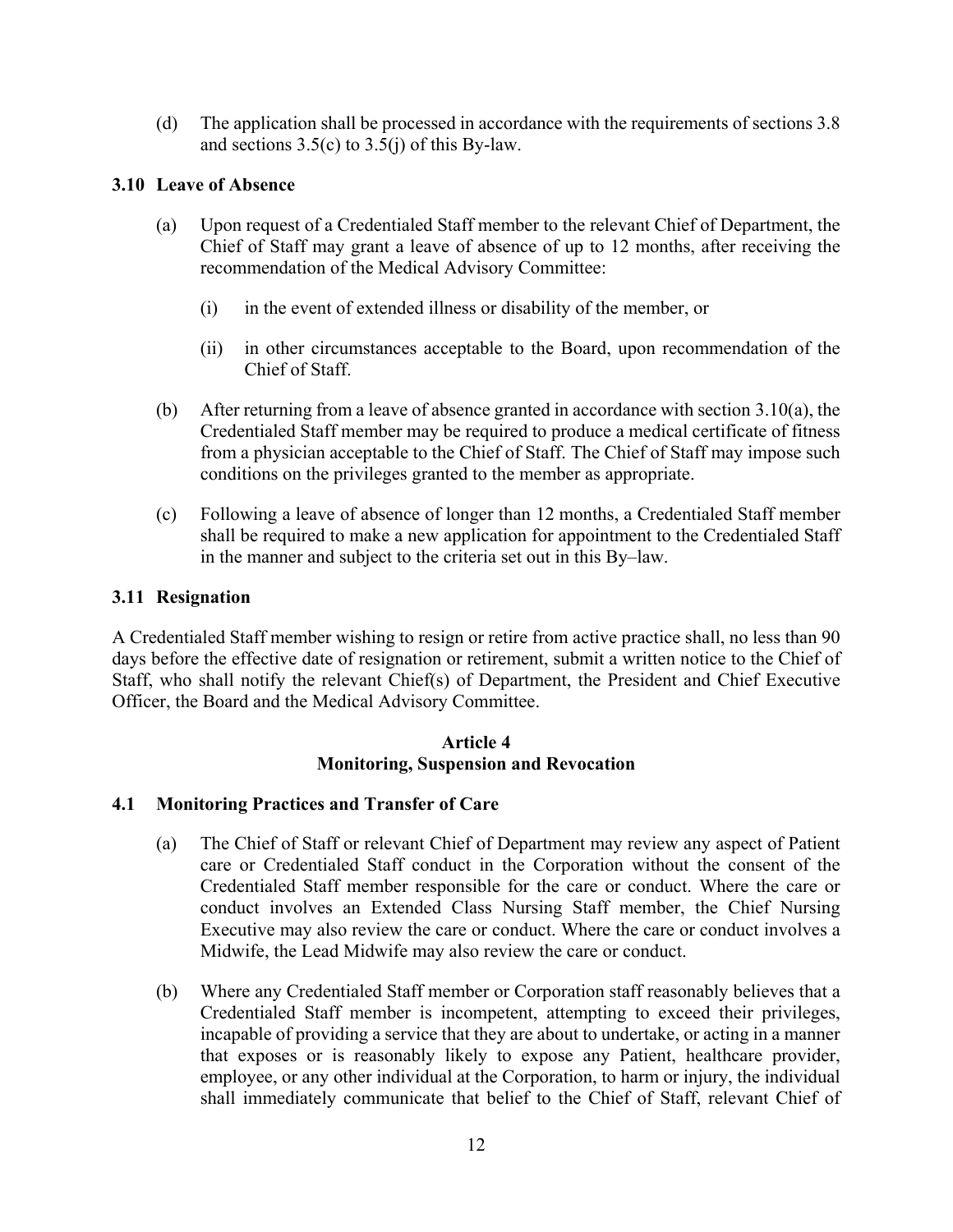Department, or President and Chief Executive Officer, so that appropriate action can be taken. Where the communication relates to a member of the Credentialed Staff, it shall also be communicated to the Credentialed Staff Association Officers. Where the communication relates to an Extended Class Nursing Staff member, it shall also be communicated to the Chief Nursing Executive. Where the communication relates to a Midwife, it shall also be communicated to the Lead Midwife.

- (c) The Chief of a Department, on notice to the Chief of Staff, where they believe it to be in the Patient's best interests, shall have the authority to examine the condition and scrutinize the treatment of any Patient in their Department and to make recommendations to the attending Credentialed Staff member or any consulting Credentialed Staff member involved in the Patient's care and, if necessary, to the Medical Advisory Committee. If it is not practical to give prior notice to the Chief of Staff, notice shall be given as soon as possible.
- (d) If the Chief of Staff or Chief of Department becomes aware that, in their opinion a serious problem exists in the diagnosis, care, or treatment of a Patient, the Chief of Staff or the Chief of Department, as the case may be, shall immediately discuss the condition, diagnosis, care, and treatment of the Patient with the attending Credentialed Staff member. If changes in the diagnosis, care, or treatment satisfactory to the Chief of Staff or Chief of Department are not made, the Chief of Department shall immediately assume the duty of investigating, diagnosing, prescribing for, and treating the Patient.
- (e) Where the Chief of Staff or Chief of Department has cause to take over the care of a Patient, the President and Chief Executive Officer, Chief of Staff, or Chief of Department, and one other Medical Advisory Committee member, the attending Credentialed Staff member, and the Patient or the Patient's substitute decision maker shall be notified in accordance with the *Public Hospitals Act*. The Chief of Staff or Chief of Department shall file a written report with the Medical Advisory Committee within 48 hours of their action or as soon as reasonably possible.
- (f) Where the Medical Advisory Committee concurs in the opinion of the Chief of Staff or Chief of Department who has taken action under section 4.1(d) that the action was necessary, the Medical Advisory Committee shall forthwith make a detailed written report to the President and Chief Executive Officer and the Board of the problem and the action taken.

#### **4.2 Revocation of Appointment or Restriction or Suspension of Privileges**

- (a) The Board may, at any time, in a manner consistent with the *Public Hospitals Act* and this By-law, revoke any appointment of a Credentialed Staff member, or restrict or suspend the privileges of a Credentialed Staff member.
- (b) Any administrative or leadership appointment of the Credentialed Staff member shall automatically terminate upon the revocation of appointment, or restriction or suspension of privileges, unless otherwise determined by the Board.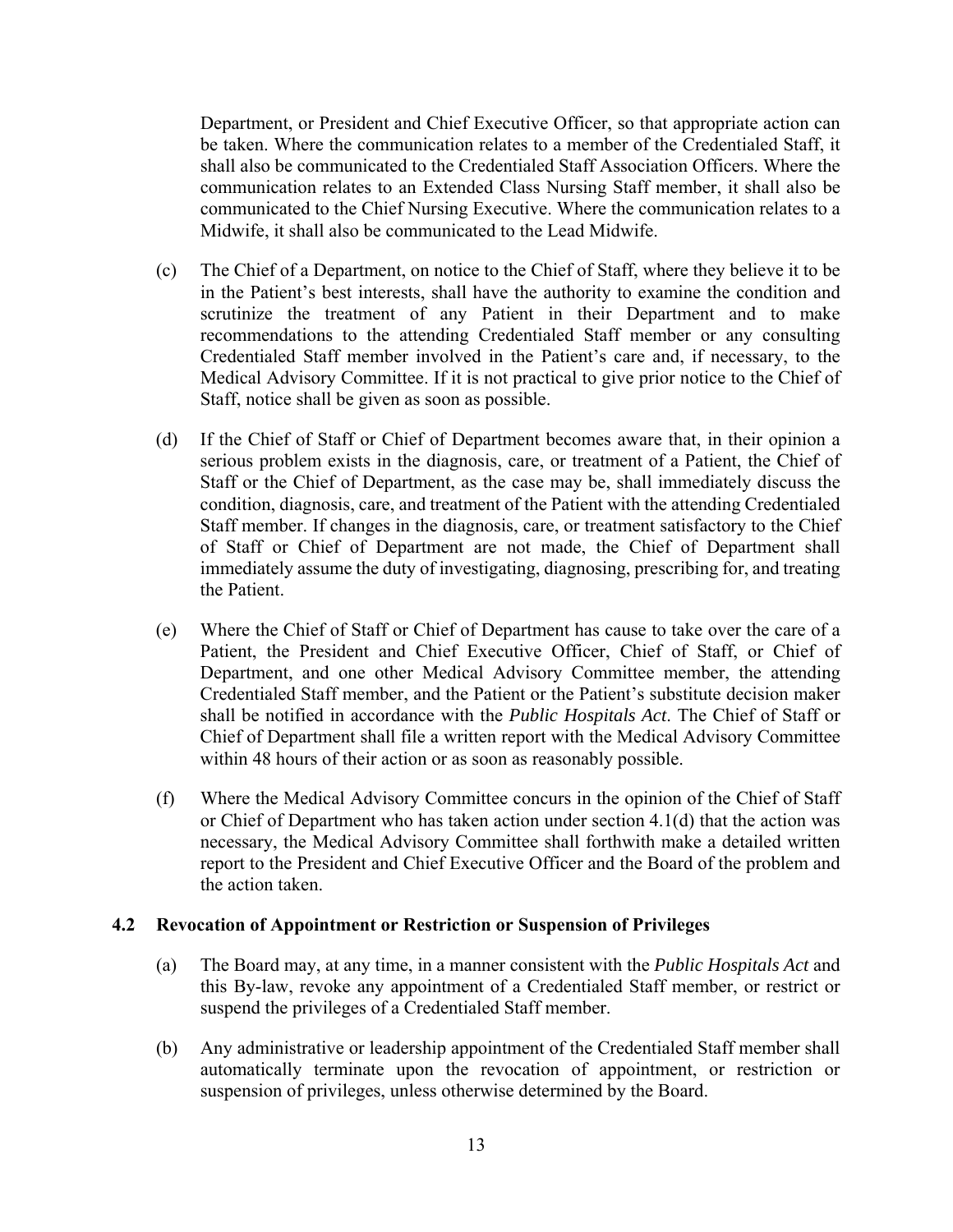- (c) The President and Chief Executive Officer, in consultation with the Chief of Staff, shall prepare and forward a detailed written report to the relevant College as soon as possible and no later than 30 days after the event, where:
	- (i) by reason of incompetence, negligence, or misconduct, a Credentialed Staff member's:
		- (1) application for appointment or reappointment is denied;
		- (2) appointment is revoked; or
		- (3) privileges are restricted or suspended; or
	- (ii) a Credentialed Staff member resigns from the Credentialed Staff during the course of or has restrictions imposed on their practice as a result of an investigation into their competence, negligence, or misconduct.

#### **4.3 Immediate Action**

- (a) The President and Chief Executive Officer, the Chief of Staff, or a Chief of Department may temporarily restrict or suspend the privileges of any Credentialed Staff member, in circumstances where in their opinion the member's conduct, performance, or competence:
	- (i) exposes or is reasonably likely to expose any Patient, healthcare provider, employee, or any other individual at the Corporation to harm or injury; or
	- (ii) is or is reasonably likely to be detrimental to Patient safety or to the delivery of quality Patient care within the Corporation, and immediate action must be taken to protect Patients, healthcare providers, employees, and any other individuals at the Corporation from harm or injury.
- (b) Before the President and Chief Executive Officer, Chief of Staff, or Chief of Department takes action authorized in section 4.3(a), they shall first consult with one of the other of them. If prior consultation is not possible or practicable under the circumstances, the individual who takes the action shall immediately provide notice to the others. The individual who takes the action shall forthwith submit a written report on the action taken with all relevant materials and information to the Medical Advisory Committee.

#### **4.4 Non–Immediate Action**

(a) The President and Chief Executive Officer, Chief of Staff, or Chief of Department may recommend to the Medical Advisory Committee that the appointment of any Credentialed Staff member be revoked or that their privileges be restricted or suspended in any circumstances where in their opinion the Credentialed Staff member's conduct, performance, or competence: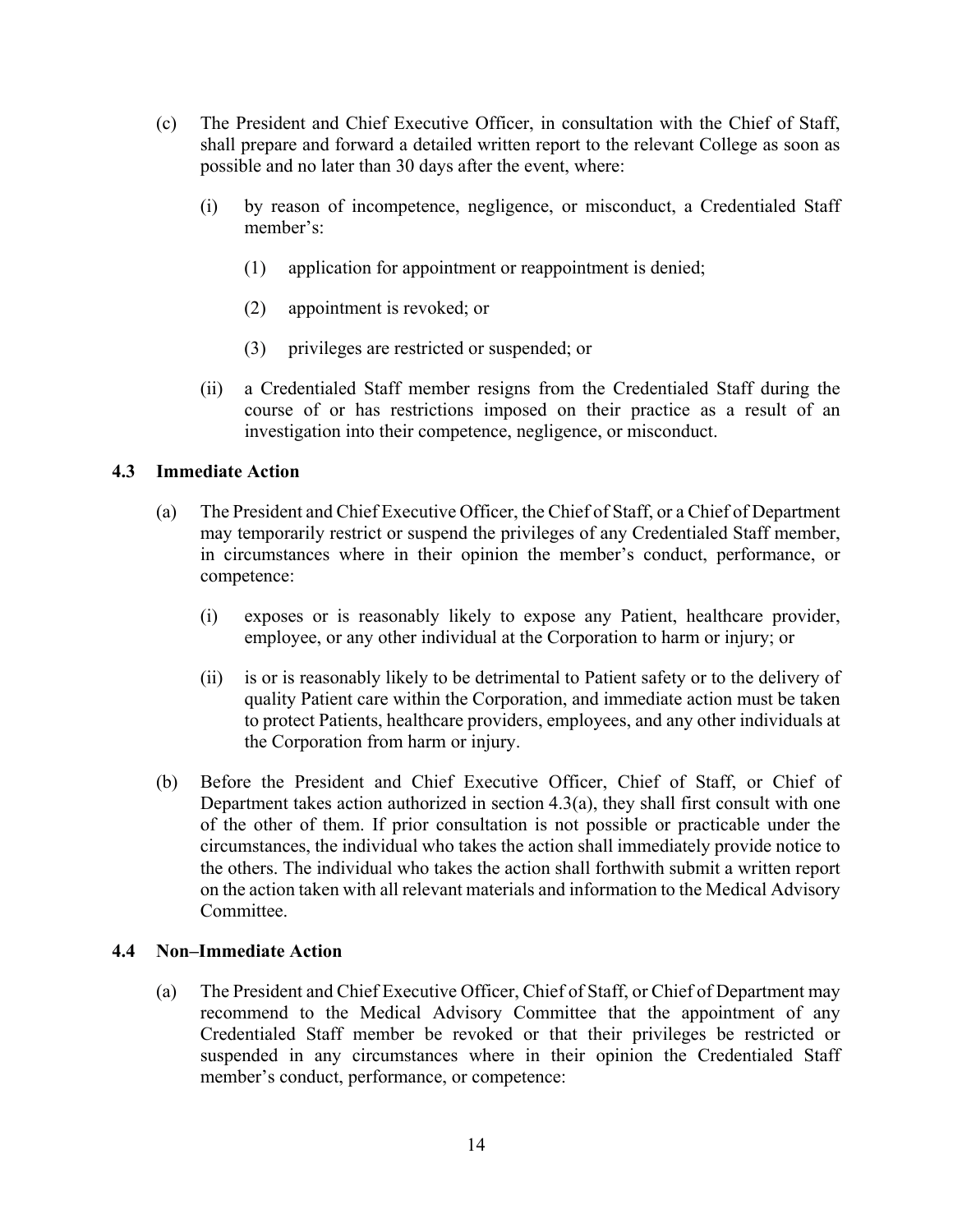- (i) fails to meet or comply with the criteria for annual reappointment;
- (ii) exposes or is reasonably likely to expose any Patient, healthcare provider, employee, or any other individual at the Corporation to harm or injury;
- (iii) is or is reasonably likely to be detrimental to Patient safety or to the delivery of quality Patient care within the Corporation or impact negatively on the operations of the Corporation; or
- (iv) fails to comply with the Corporation's by-laws, Rules, or Policies, the *Public Hospitals Act*, or any other relevant law.
- (b) Before making a recommendation under section 4.4(a), an investigation may be conducted. Where an investigation is conducted, it may be assigned to an individual or committee within the Corporation other than the Medical Advisory Committee or an external consultant.

#### **4.5 Referral to Medical Advisory Committee for Recommendations**

- (a) Following the temporary restriction or suspension of privileges under section 4.3, or the recommendation to the Medical Advisory Committee for the restriction or suspension of privileges or the revocation of an appointment of a Credentialed Staff member under section 4.4, the following process shall be followed:
	- (i) the Chief of Department of which the individual is a member or an appropriate alternate designated by the Chief of Staff or President and Chief Executive Officer shall forthwith submit to the Medical Advisory Committee a written report on the action taken, or recommendation made, as the case may be, with all relevant materials and information;
	- (ii) a date for consideration of the matter shall be set not more than 10 business days from the time the written report is received by the Medical Advisory Committee;
	- (iii) as soon as possible and in any event at least 48 hours before the Medical Advisory Committee meeting, the Medical Advisory Committee shall provide the member with a written notice of:
		- (1) the time, date, and place of the meeting;
		- (2) the purpose of the meeting; and
		- (3) a statement of the matter to be considered by the Medical Advisory Committee together with any relevant documentation.
- (b) The date for the Medical Advisory Committee to consider the matter under section  $4.5(a)(ii)$  may be extended by:
	- (i) an additional five business days in the case of a referral under section 4.3; or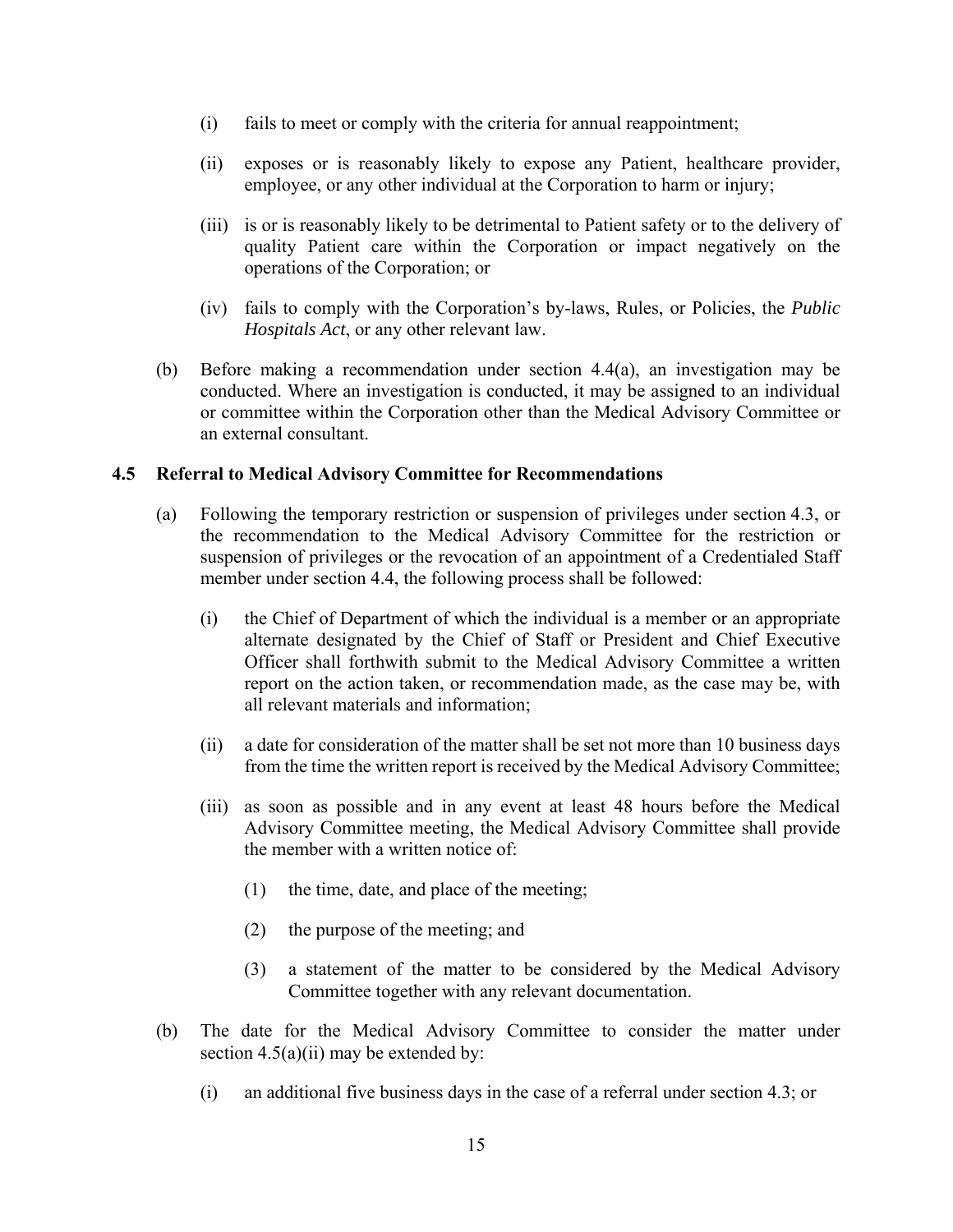(ii) any number of days in the case of a referral under section 4.4,

if the Medical Advisory Committee considers it necessary to do so.

- (c) The Medical Advisory Committee may:
	- (i) set aside the restriction or suspension of privileges; or
	- (ii) recommend to the Board a revocation of the appointment, or a restriction or suspension of privileges on such terms as it deems appropriate. Notwithstanding the above, the Medical Advisory Committee may also refer the matter to a subcommittee of the Medical Advisory Committee.
- (d) If the Medical Advisory Committee recommends the continuation of the restriction or suspension of privileges or a revocation of appointment and/or makes further recommendations on the matters considered at its meeting, the Medical Advisory Committee shall, within 24 hours of the Medical Advisory Committee meeting, provide the member with written notice of the Medical Advisory Committee's recommendation.
- (e) The written notice shall inform the member that they are entitled to:
	- (i) written reasons for the recommendation if a request is received by the Medical Advisory Committee within seven days of the member's receipt of the notice of the recommendation; and
	- (ii) a Board hearing if a written request is received by the Board and the Medical Advisory Committee within seven days of the member's receipt of the written reasons requested.
- (f) If the member requests written reasons for the recommendation under section  $4.5(e)(d)$ , the Medical Advisory Committee shall provide the written reasons to the member as soon as practicable but in any event within seven days of receipt of the request.

#### **Article 5 Board Hearing**

#### **5.1 Board Hearing**

- (a) A Board hearing shall be held when one of the following occurs:
	- (i) the Medical Advisory Committee recommends to the Board that an application for appointment, reappointment, or requested privileges not be granted and the applicant requests a hearing in accordance with the *Public Hospitals Act*; or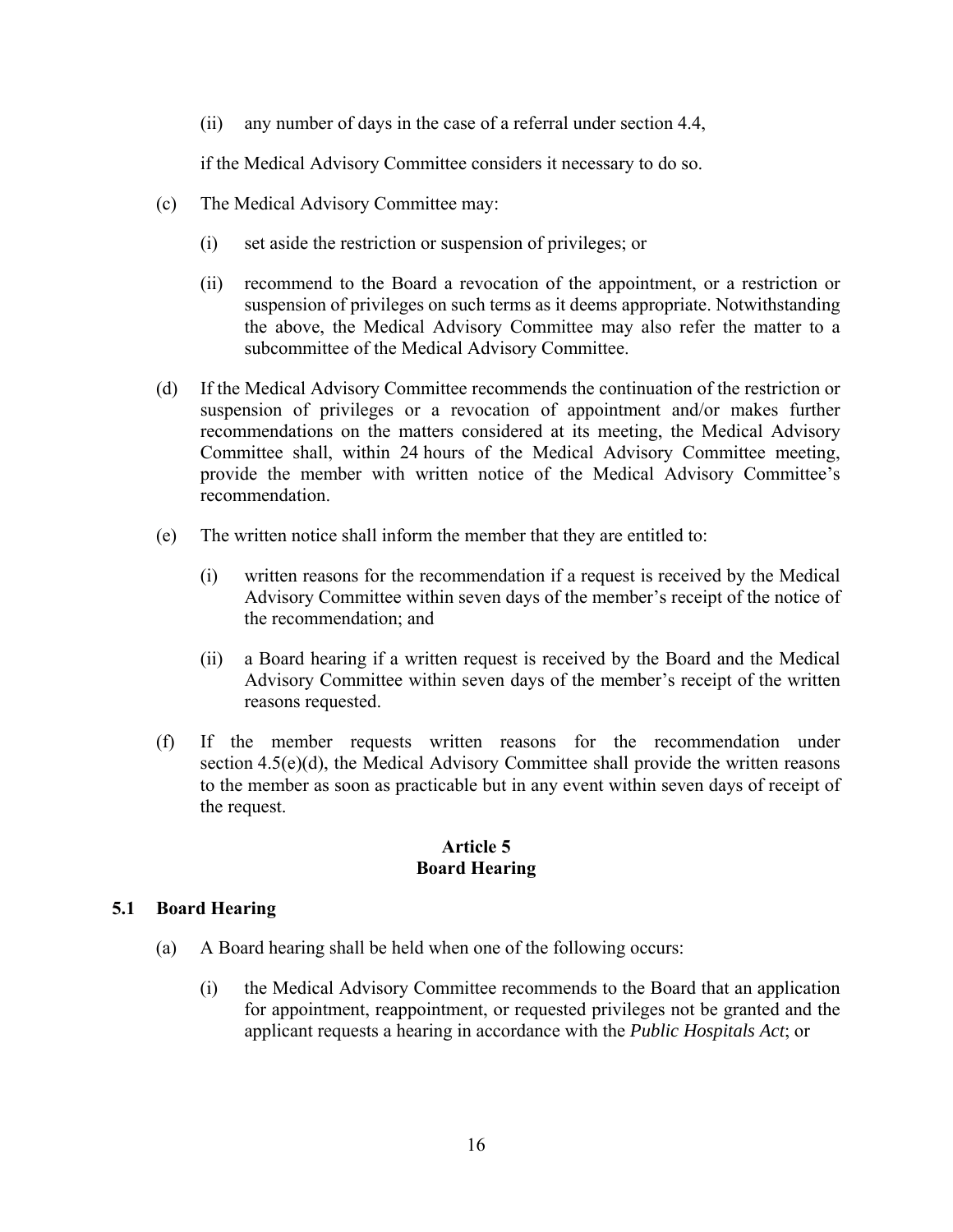- (ii) the Medical Advisory Committee makes a recommendation to the Board that the privileges of a Credentialed Staff member be restricted or suspended, or an appointment be revoked, and the member requests a hearing.
- (b) The Board shall name a time, date, and place for the hearing.
- (c) Subject to section 5.1(d), the Board hearing shall be held:
	- (i) within 14 days, in the case of immediate restriction or suspension of privileges; and
	- (ii) as soon as practicable but within 28 days, in the case of non–immediate restriction or suspension of privileges,

after the Board receives the written notice from the member requesting the hearing.

- (d) The Board may extend the time for the hearing date if it considers an extension appropriate.
- (e) The Board shall give written notice of the hearing to the applicant or member and to the Medical Advisory Committee at least five days before the hearing date.
- (f) The notice of the Board hearing shall include:
	- (i) the time, date, and place of the hearing;
	- (ii) the purpose of the hearing;
	- (iii) a statement that the applicant or member and Medical Advisory Committee shall be afforded an opportunity to examine, before the hearing, any written or documentary evidence that will be produced, or any reports the contents of which will be given in evidence at the hearing;
	- (iv) a statement that the applicant or member may proceed in person or be represented by counsel, call witnesses, and tender documents in evidence in support of their case;
	- (v) a statement that the Board may extend the time for the hearing on the application of any party; and
	- (vi) a statement that if the applicant or member does not attend the hearing, the Board may proceed in the absence of the applicant or member, and the applicant or member shall not be entitled to any further notice in the hearing.
- (g) The parties to the Board hearing are the applicant or member, the Medical Advisory Committee, and such other persons as the Board may specify.
- (h) The applicant or member requiring a hearing and the Medical Advisory Committee shall be afforded an opportunity to examine, before the hearing, any written or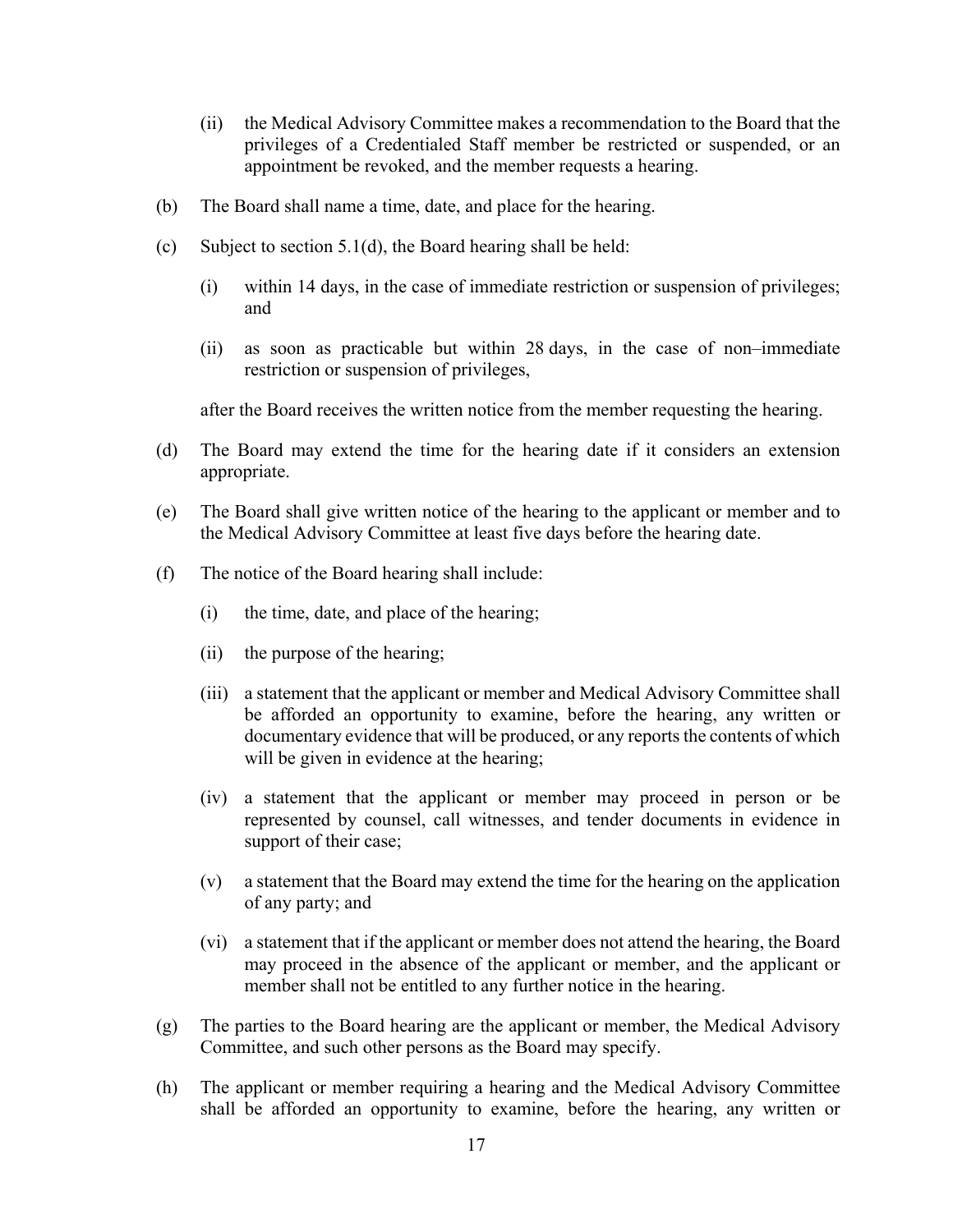documentary evidence that will be produced, or any reports the contents of which will be used in evidence.

- (i) Members of the Board holding the hearing shall not have taken part in any investigation or consideration of the subject matter of the hearing and shall not communicate directly or indirectly in relation to the subject matter of the hearing with any individual or with any party or their representative, except upon notice to and an opportunity for all parties to participate. Despite the foregoing, the Board may obtain legal advice.
- (j) The findings of fact of the Board pursuant to a hearing shall be based exclusively on evidence admissible or matters that may be noticed under the *Statutory Powers Procedure Act*.
- (k) No member of the Board shall participate in a Board decision pursuant to a hearing unless they are present throughout the hearing and heard the evidence and argument of the parties and, except with the consent of the parties, no Board decision shall be given unless all members so present participate in the decision.
- (l) The Board shall make a decision to follow, amend, or not follow the recommendation of the Medical Advisory Committee. The Board, in determining whether to make any appointment or reappointment to the Credentialed Staff or approve any request for a change in privileges shall take into account the recommendation of the Medical Advisory Committee and such other considerations it, in its discretion, considers relevant, including the considerations set out in sections 3.3, 3.8 and 3.9, respectively.
- (m) A written copy of the Board decision shall be provided to the applicant or member and to the Medical Advisory Committee.
- (n) Service of a notice to the parties may be made personally or by registered mail addressed to the person to be served at their last known address and, where notice is served by registered mail, it will be deemed that the notice was served on the third day after the day of mailing unless the person to be served establishes that they did not, acting in good faith, through absence, accident, illness, or other causes beyond their control, receive it until a later date.

### **Article 6 Credentialed Staff Categories and Duties**

#### **6.1 Credentialed Staff Categories**

- (a) The Medical Staff, Dental Staff and Midwifery Staff shall be divided into the following categories:
	- (i) Active;
	- (ii) Associate;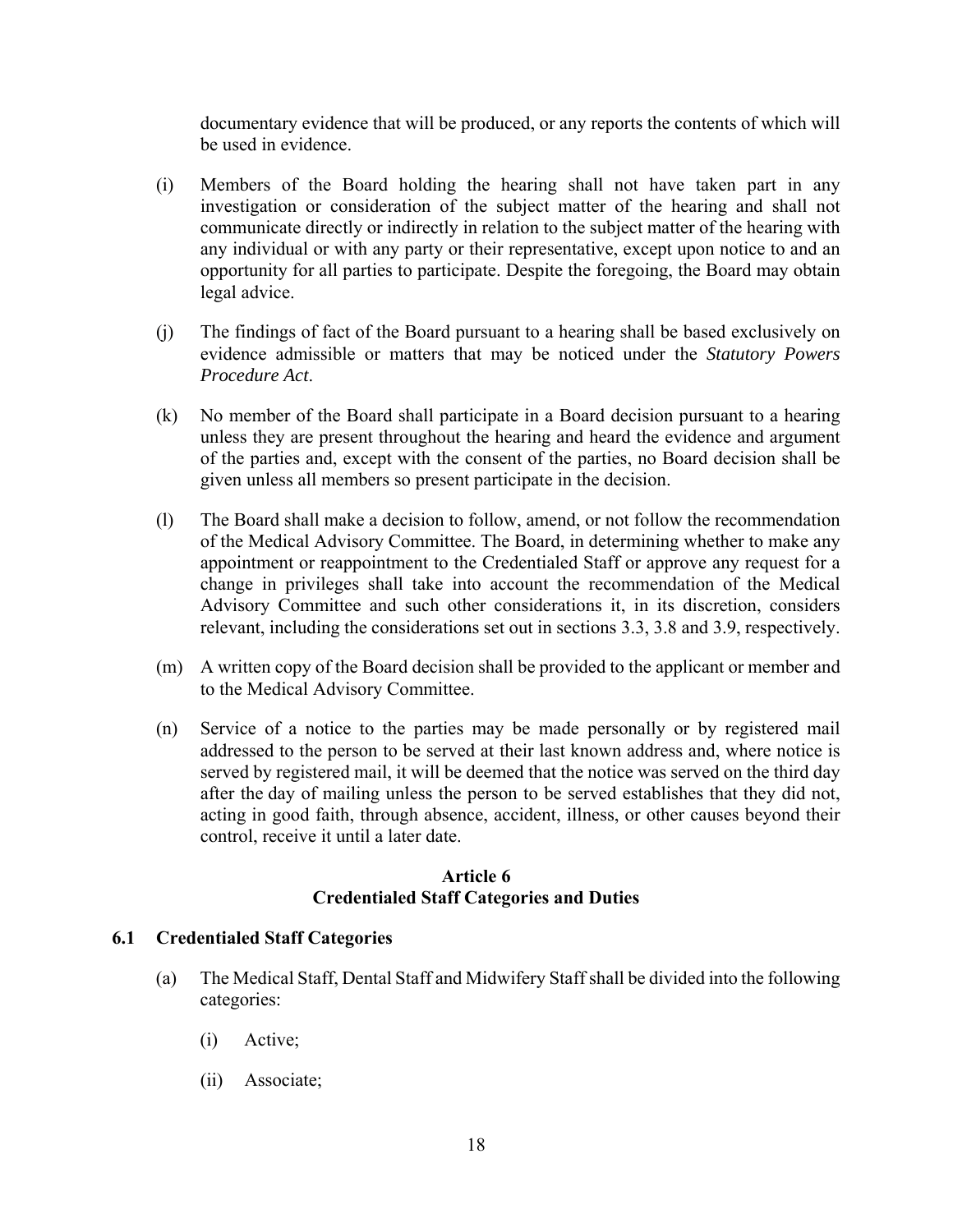- (iii) Courtesy;
- (iv) Locum Tenens;
- (v) Term
- (vi) Regional Affiliate; and
- (vii) such other categories as the Board may determine after considering the recommendation of the Medical Advisory Committee.
- (b) The Extended Class Nursing Staff may be divided into such categories as the Board may determine after considering the recommendation of the Medical Advisory Committee.

#### **6.2 Active Staff**

- (a) The Active Staff shall consist of those Physicians, Dentists, and Midwives whom the Board appoints to the Active Staff and who have completed satisfactory service as Associate Staff for at least one year, or who the Board, on the recommendation of the Medical Advisory Committee, appoints directly to the Active Staff.
- (b) Each Active Staff member shall:
	- (i) have admitting privileges unless otherwise specified in their appointment;
	- (ii) attend Patients and undertake treatment and operative procedures only in accordance with the kind and degree of privileges granted by the Board;
	- (iii) be responsible to the Chief of Department to which they have been assigned for all aspects of Patient care;
	- (iv) act as a supervisor of other Medical Staff, Dental Staff, Midwifery Staff, or Extended Class Nursing Staff when requested by the Chief of Staff or the Chief of the Department or Head of the Divisions to which they have been assigned;
	- (v) fulfil such on-call requirements as may be established for each Department or Division in accordance with the Rules and Policies; and
	- (vi) perform such other duties as may be prescribed by the Medical Advisory Committee or requested by the Chief of Staff, Chief of the relevant Department, or Head of the relevant Division.

#### **6.3 Associate Staff**

(a) Physicians, Dentists, or Midwives who are applying for appointment to the Active Staff, subject otherwise to the determination of the Board, will be assigned to the Associate Staff.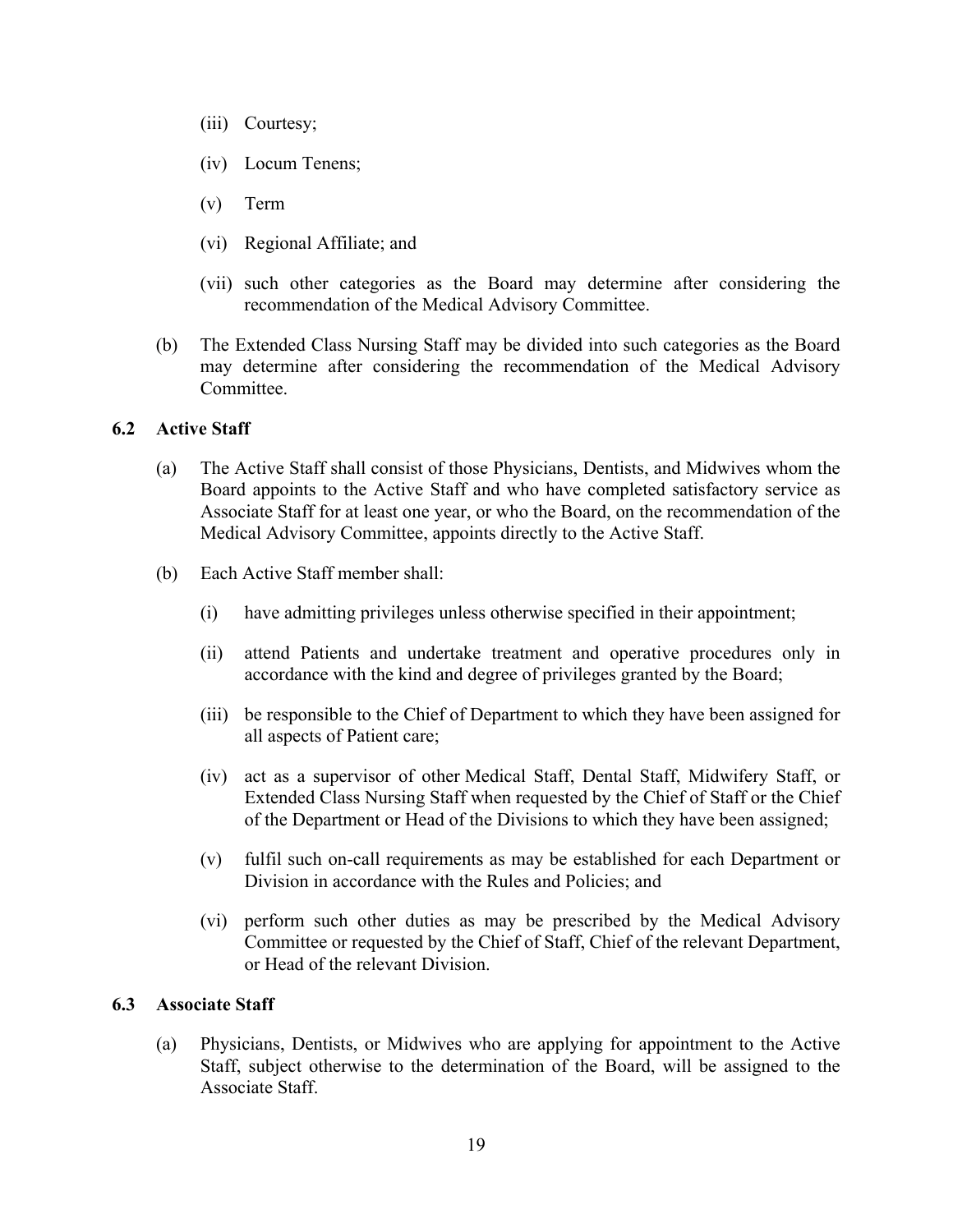- (b) Each Associate Staff member shall:
	- (i) have admitting privileges unless otherwise specified in their appointment;
	- (ii) work under the supervision of an Active Staff member named by the Chief of Staff or Chief of the Department to which they have been assigned;
	- (iii) undertake such duties in respect of Patients as may be specified by the Chief of Staff and, if appropriate, by the Chief of the Department to which they have been assigned;
	- (iv) fulfil such on call requirements as may be established for each Department or Division in accordance with the Credentialed Staff Human Resources Plan and the Rules and Policies; and
	- (v) perform such other duties as may be prescribed by the Medical Advisory Committee or requested by the Chief of Staff, Chief of the relevant Department, or Head of the relevant Division.
- (c) Each Associate Staff member shall be subject to a performance evaluation as follows:
	- (i) At six-month intervals following the appointment of an Associate Staff member to the Credentialed Staff, the Active Staff member by whom the Associate Staff member has been supervised shall complete a performance evaluation and shall make a written report to the Chief of Staff on:
		- (1) the knowledge and skill that has been shown by the Associate Staff member;
		- (2) the nature and quality of their work in the Corporation; and
		- (3) their performance and compliance with the criteria set out in section 3.3(b).
	- (ii) The Chief of Staff shall forward such report to the Credentials Committee.
	- (iii) Upon receipt of the report, the Credentials Committee shall review the appointment of the Associate Staff member and make a recommendation to the Medical Advisory Committee.
	- (iv) If any report is not favourable to the Associate Staff member, the Medical Advisory Committee may recommend that their appointment be terminated.
	- (v) No Associate Staff member shall be recommended for appointment to the Active Staff unless they have been an Associate Staff member for at least one year.
	- (vi) An appointment to the Associate Staff shall not be continued for more than two years, unless continued by the Board in exceptional circumstances.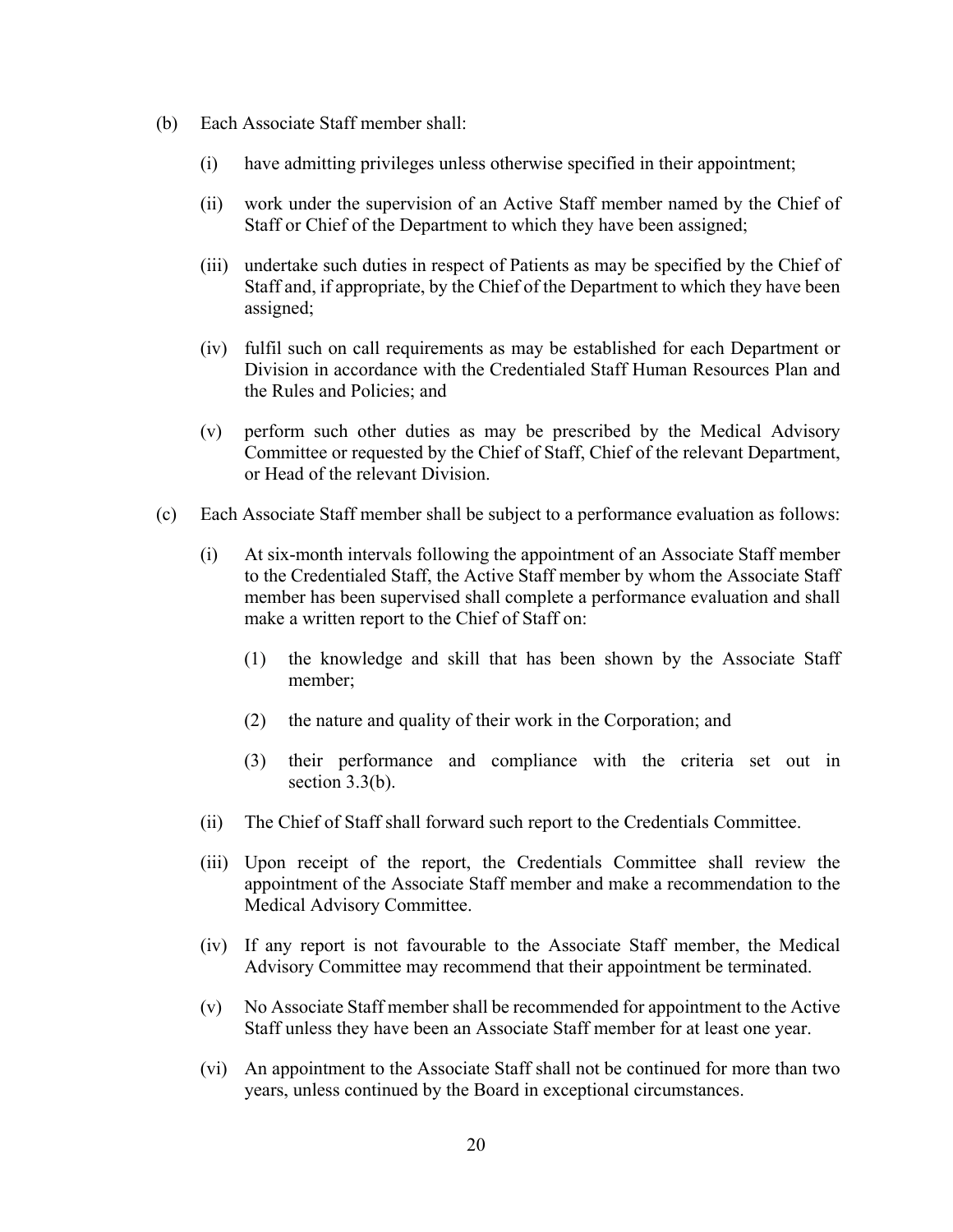#### **6.4 Courtesy Staff**

- (a) The Courtesy Staff shall consist of those Physicians, Dentists, and Midwives whom the Board appoints to the Courtesy Staff in one or more of the following circumstances:
	- (i) the applicant meets a specific service need of the Corporation; or
	- (ii) where the Board deems it advisable and in the best interests of the Corporation.
- (b) Courtesy Staff members shall:
	- (i) have such limited privileges as may be granted by the Board on an individual basis;
	- (ii) attend Patients and undertake treatment and operative procedures only in accordance with the kind and degree of privileges granted by the Board; and
	- (iii) be responsible to the Chief of the Department and Head of the Division to which they have been assigned for all aspects of Patient care.

### **6.5 Locum Tenens Staff**

- (a) The Locum Tenens Staff shall consist of those Physicians, Dentists, and Midwives whom the Board appoints to the Locum Tenens Staff in order to meet specific clinical needs for a defined period of time in one or more of the following circumstances:
	- (i) to be a planned replacement for a Physician, Dentist, or Midwife for a specified period of time; or
	- (ii) to provide episodic or limited surgical or consulting services.
- (b) The period of appointment shall be for a term of up to one year and may be subject to renewal.
- (c) A Locum Tenens Staff member shall:
	- (i) have admitting privileges unless otherwise specified in their appointment;
	- (ii) work under the supervision of an Active Staff member assigned by the Chief of Staff or Chief of Department; and
	- (iii) attend Patients and undertake treatment and operative procedures only in accordance with the kind and degree of privileges granted by the Board.

#### **6.6 Term Staff**

The Term Staff shall consist of those Physicians, Dentists, and Midwives whom the Board appoints to the Term Staff in one or more of the following circumstances: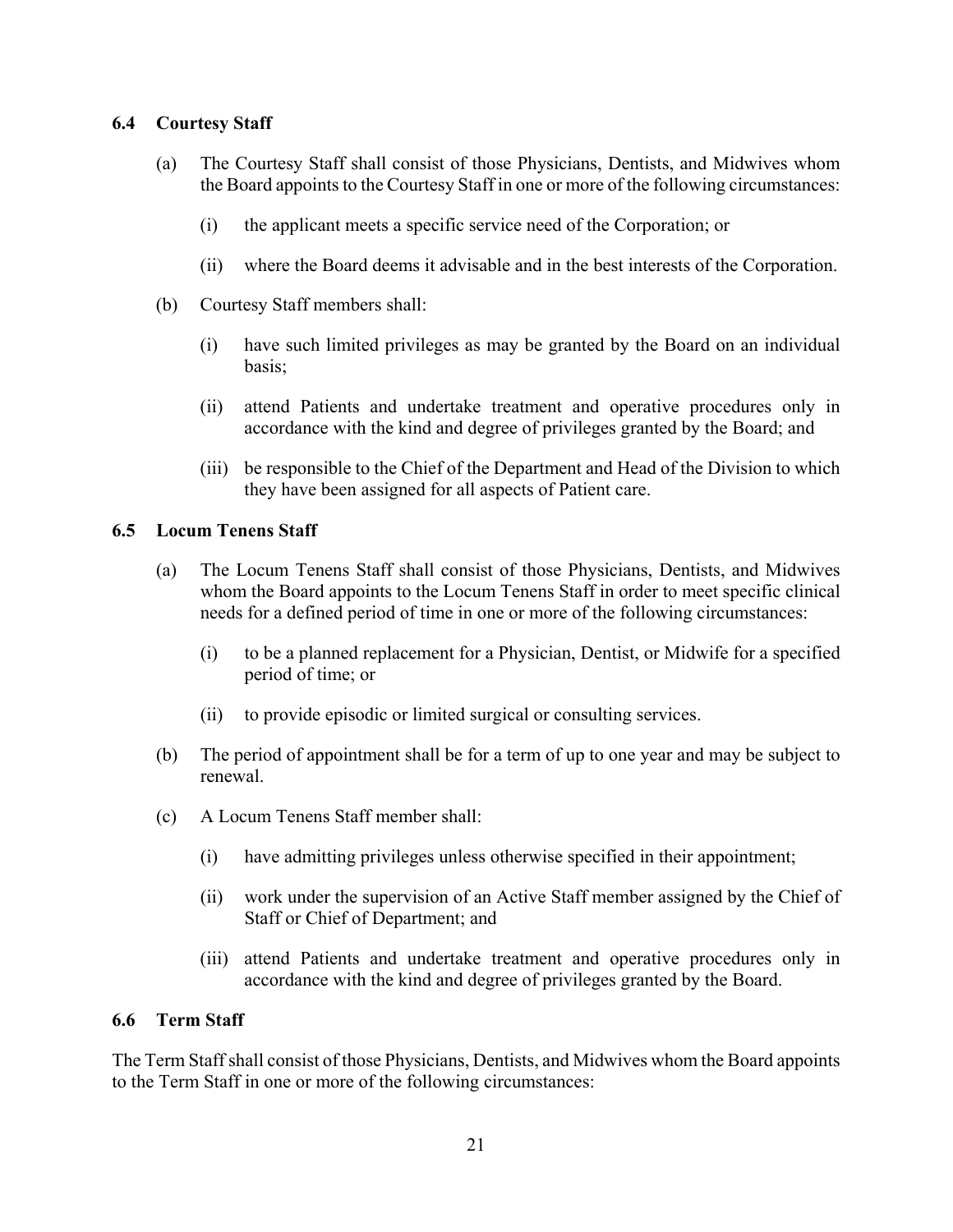- (a) the applicant has a particular expertise that meets a specific clinical or academic need for a defined period of time not to exceed one (1) year.
- (b) The specific clinical or academic need shall be identified and approved by the Medical Advisory Committee.
- (c) The Term Staff member:
	- (i) shall have admitting privileges, unless otherwise specified in their appointment;
	- (ii) may be required to work under the supervision of an Active Staff member assigned by the Chief of Staff or Chief of Department;
	- (iii) shall undertake treatment or operative procedures only in accordance with the kind and degree of privileges granted by the Board; and
	- (iv) shall be responsible to the Chief of the Department and Head of the Division to which they have been assigned for all aspects of Patient care.

#### **6.7 Regional Affiliate Staff**

- (a) The Regional Affiliate Staff shall consist of those Physicians, Dentists, and Midwives whom the Board appoints to the Regional Affiliate Staff in the following circumstances:
	- (i) The applicant has privileges in good standing at another hospital and requires privileges at the Hospital so as to fully participate in an approved regional program;
	- (ii) the applicant provides to the Corporation a description of the extent of the applicant's privileges at the other hospital and any restrictions thereon; and
	- (iii) the Medical Advisory Committee recommends the applicant to the Board for appointment to the Regional Affiliate Staff.
	- (b) A member of the Regional Affiliate Staff shall have on-call responsibilities, attend Patients and undertake treatment and clinical procedures only as directed by the Chief of Staff.

#### **6.8 Extended Class Nursing Staff**

- (a) The Board, after considering the advice of the Medical Advisory Committee, will delineate the privileges for each Extended Class Nursing Staff member who is not an employee of the Corporation.
- (b) Each new applicant for appointment to the Extended Class Nursing Staff shall be appointed for an initial probationary period of one year.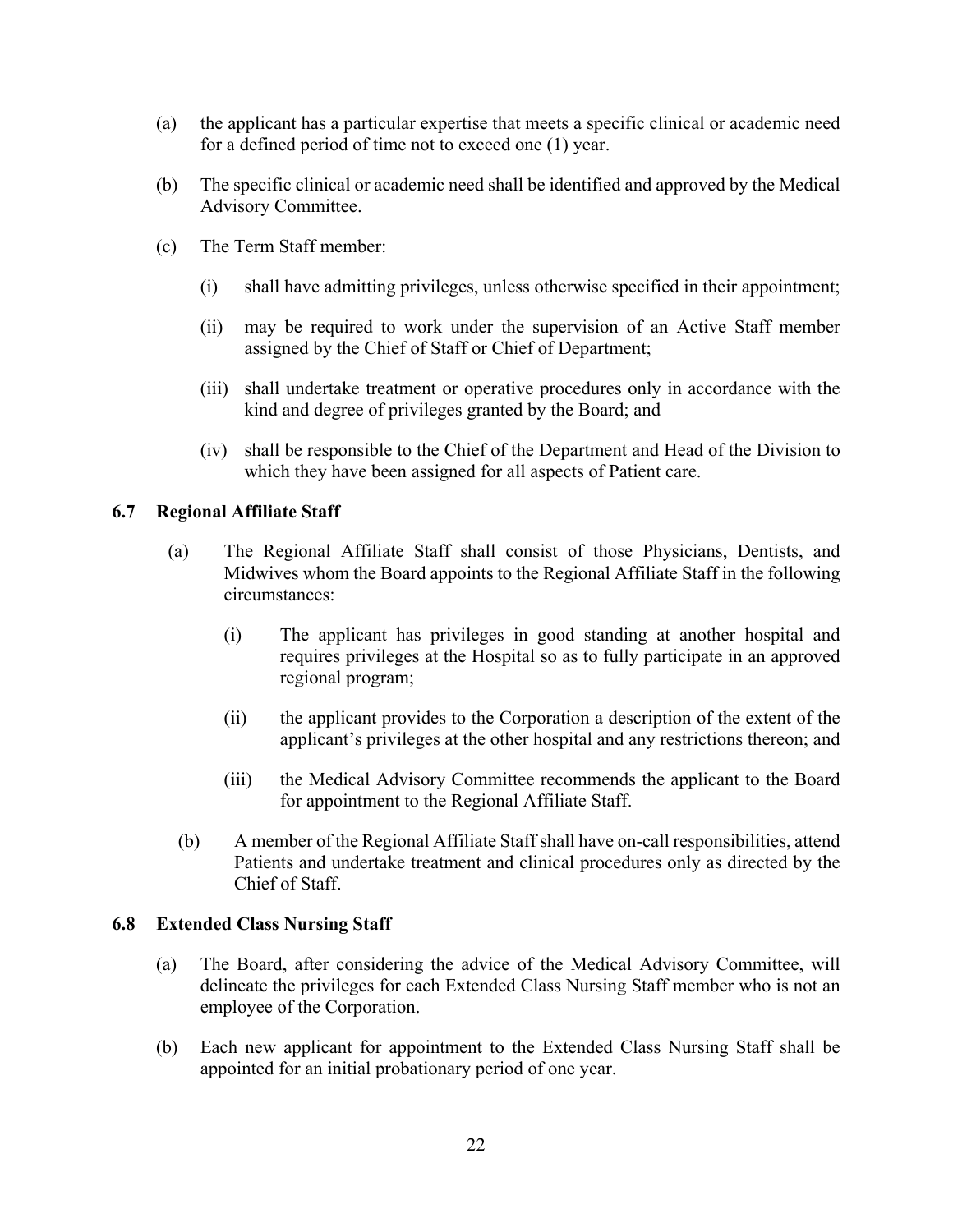- (c) Before completion of the one-year probationary period, the Chief of Department, in consultation with the Chief Nursing Executive, shall complete a performance evaluation for an Extended Class Nursing Staff member on the knowledge and skill that has been shown by the Extended Class Nursing Staff member, the nature and quality of their work, their performance and compliance with the criteria set out in section 3.3(b), and such report shall be forwarded to the Credentials Committee.
- (d) The Credentials Committee shall review the report and shall make a recommendation to the Medical Advisory Committee, which shall, in turn, make a recommendation to the Board.

#### **6.9 Duties of Credentialed Staff**

- (a) Each Credentialed Staff member:
	- (i) is accountable to, and shall recognize the authority of, the Board through and with the Chief of Staff, Chief of Department, Head of Division, and President and Chief Executive Officer;
	- (ii) shall co-operate with and respect the authority of:
		- (1) the Chief of Staff and the Medical Advisory Committee;
		- (2) the Chiefs of Department;
		- (3) the Heads of Division; and
		- (4) the President and Chief Executive Officer;
	- (iii) shall perform the duties, undertake the responsibilities, and comply with the provisions set out in this By-law and the Rules and Policies;
	- (iv) shall immediately advise the Chief of Staff and President and Chief Executive Officer of:
		- (1) the commencement of any investigation or proceeding that would be required to be disclosed by this By-law, the credentialing policy and/or reapplication process;
		- (2) any change in the member's licence to practise made by the relevant College or any change in professional practice liability coverage; and
	- (v) perform such other duties as may be prescribed from time to time by, or under the authority of, the Board, the Medical Advisory Committee, the Chief of Staff, the Chief of Department, or the Head of Division.
- (b) If the Chief of Staff and/or Chief of Department request(s) a meeting with a Credentialed Staff member for the purpose of interviewing that Credentialed Staff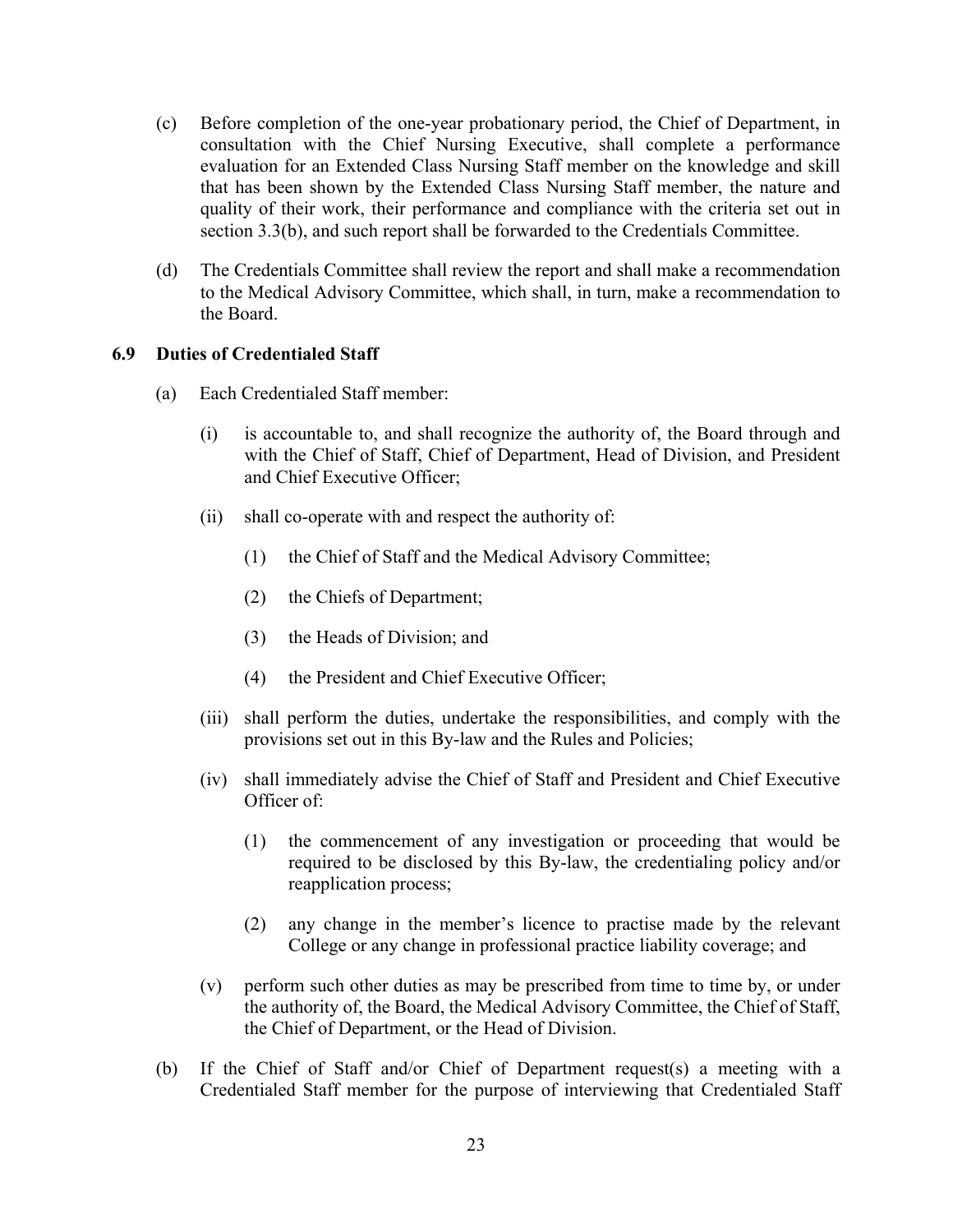member about any matter, the Credentialed Staff member shall attend the interview at a mutually agreeable time but within 14 days of the request. If the Credentialed Staff member so requests, they may bring a representative with them to the meeting. The Chief of Staff and/or Chief of Department may extend the date for attendance at the interview at their discretion. If requested by the Chief of Staff and/or Chief of Department, the Credentialed Staff member attending the meeting shall produce any documents requested by the Chief of Staff and/or Chief of Department for discussion at the meeting. If a criminal record check and/or vulnerable sector check is requested, the request shall be made at a meeting with the Credentialed Staff member where the Chief of Staff and President and Chief Executive Officer are both present.

#### **Article 7 Departments and Divisions**

### **7.1 Departments**

- (a) The Board may organize the Credentialed Staff into Departments after considering the recommendation of the Medical Advisory Committee.
- (b) The Board shall appoint each Credentialed Staff member to a minimum of one of the Departments. Appointment may extend to one or more additional Departments.

### **7.2 Divisions**

The Board may divide a Department into Divisions after considering the recommendation of the Medical Advisory Committee.

#### **7.3 Changes to Departments and Divisions**

The Board may, at any time, after consulting with the Medical Advisory Committee, create such additional Departments or Divisions, amalgamate Departments or Divisions, or disband Departments or Divisions.

#### **7.4 Department Meetings**

- (a) Each Department and Division shall function in accordance with the Rules and Policies.
- (b) Department and Division meetings shall be held in accordance with the Rules and Policies.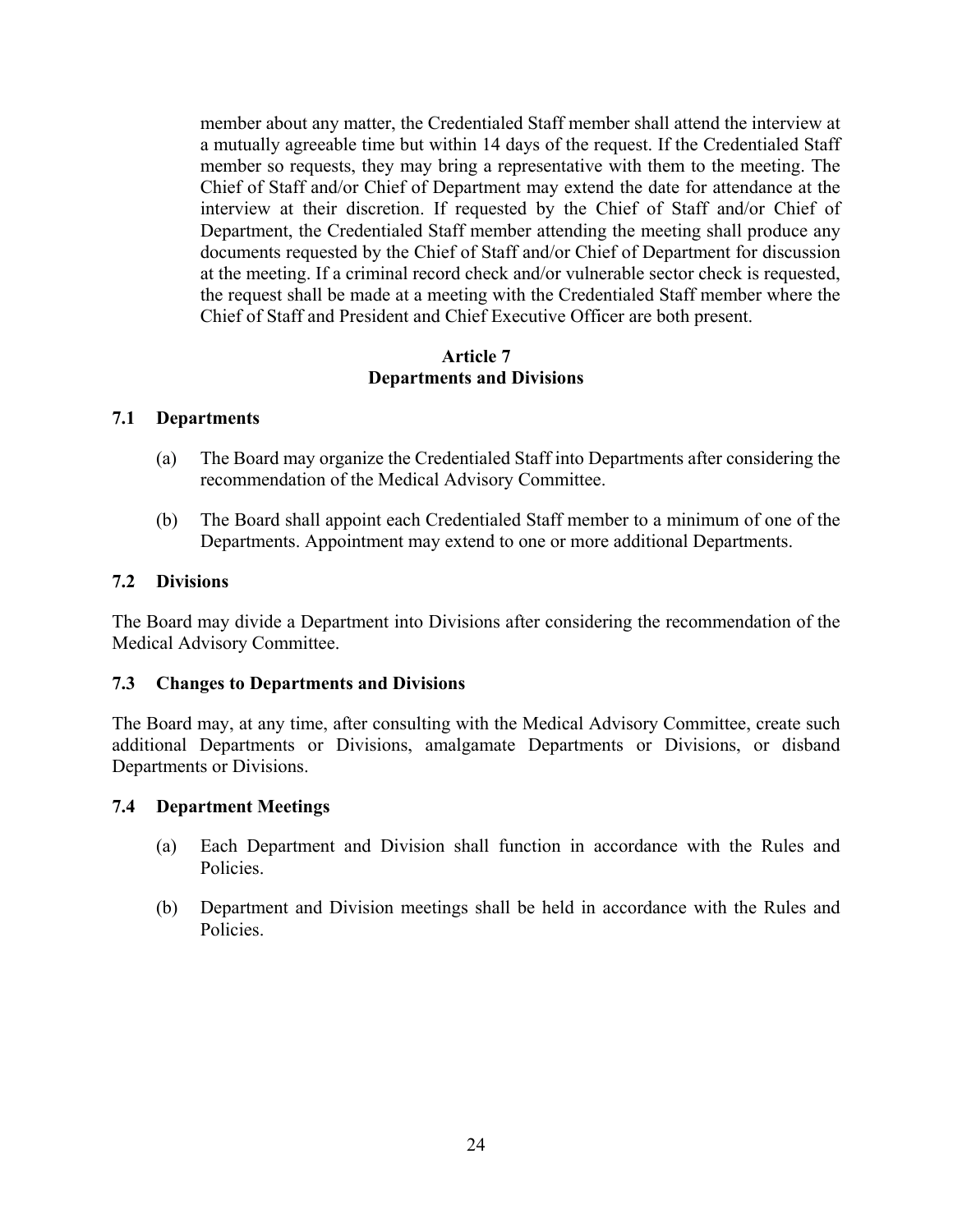#### **Article 8 Leadership Positions**

### **8.1 General**

- (a) The Board may appoint an individual on an acting or interim basis where there is a vacancy in any office referred to in this Article or while the individual holding any such office is absent or unable to act.
- (b) If the term of office of any medical leader expires before a successor is appointed, the Board may extend the appointment of the incumbent.
- (c) Subject to annual confirmation by the Board, the appointment of a medical leader shall be for a term of up to four years.
- (d) The maximum number of consecutive years of service of a medical leader shall be twelve years provided, however, that following a break in the continuous service of at least one year, the same person may be reappointed.
- (e) The Board shall receive and consider the input of the appropriate Credentialed Staff members before it makes an appointment to a Credentialed Staff leadership position.
- (f) The Board may revoke any appointment to any position referred to in this Article at any time.

#### **8.2 Chief of Staff**

- (a) The Board shall appoint a Chief of Staff and in making such appointment, the Board shall consider any recommendation or input of the Medical Advisory Committee or of any other appropriate Credentialed Staff members.
- (b) The Chief of Staff shall:
	- (i) be an *ex officio* Director and as a Director, fulfill fiduciary duties to the Corporation;
	- (ii) be the *ex officio* Chair of the Medical Advisory Committee;
	- (iii) be an *ex officio* member of all Medical Advisory Committee subcommittees;
	- (iv) report regularly to the Board on the work and recommendations of the Medical Advisory Committee;
	- (v) perform such additional duties as may be outlined in the Board-approved Chief of Staff position description, or as set out in the Rules, or as assigned by the Board; and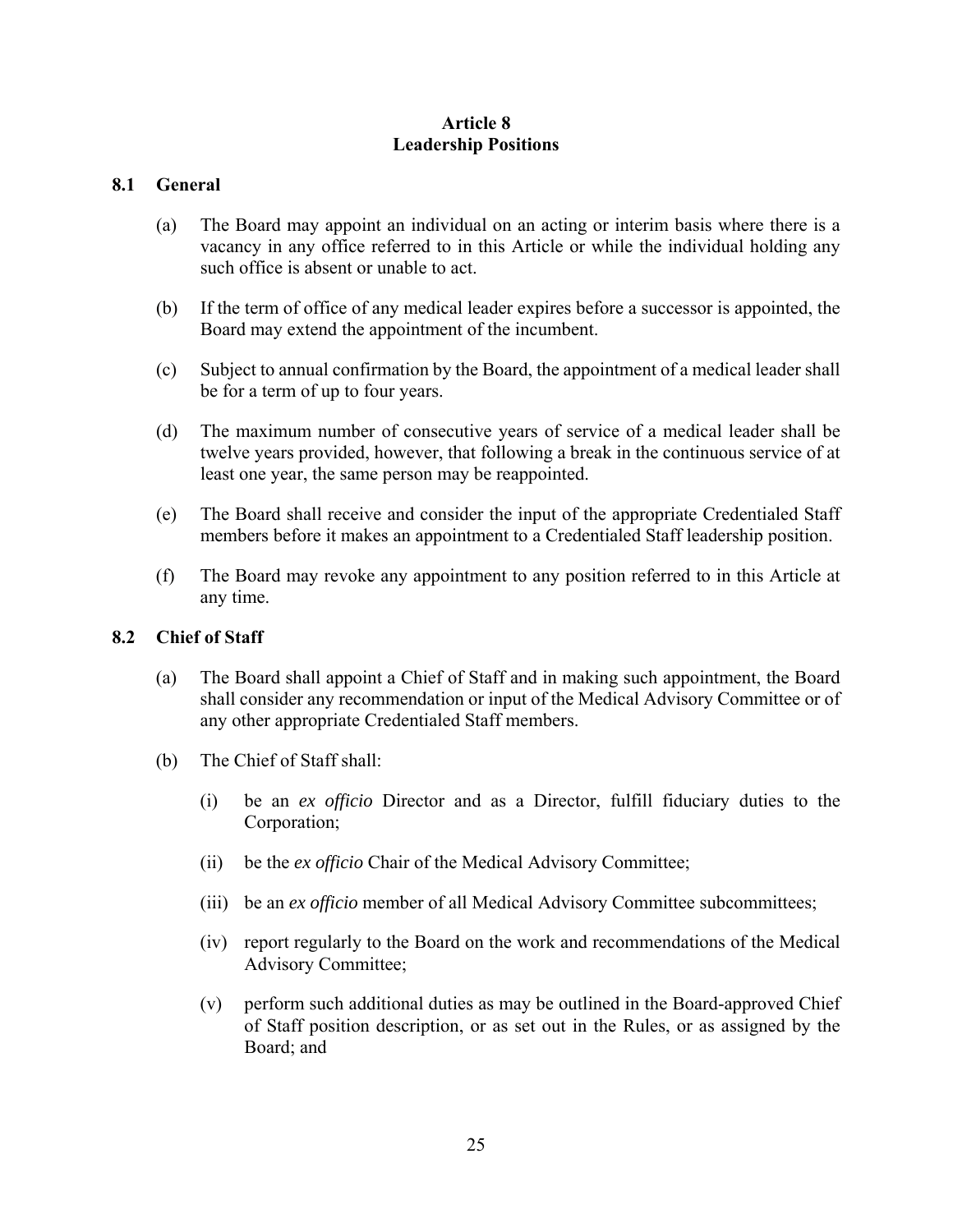(vi) in consultation with the President and Chief Executive Officer, designate an alternative to act during the absence of both the Chief of Staff and the Deputy Chief of Staff, if any.

# **8.3 Deputy Chief of Staff**

The Board may appoint a Deputy Chief of Staff and in making such appointment, the Board shall consider any recommendation or input of the Chief of Staff or of any other appropriate Credentialed Staff members. The Deputy Chief of Staff, if appointed, is the delegate of the Chief of Staff. The Deputy Chief of Staff has responsibilities and duties similar to those of the Chief of Staff as determined by the Chief of Staff.

#### **8.4 Chiefs of Department**

- (a) The Board shall appoint a Chief of each Department and in making such appointment, the Board shall consider any recommendation or input of the Chief of Staff or of any other appropriate Credentialed Staff members.
- (b) A Chief of Department shall:
	- (i) be an *ex officio* member of the Medical Advisory Committee;
	- (ii) make recommendations to the Medical Advisory Committee on appointment, reappointment, change in privileges, and any disciplinary action to which Department members should be subject;
	- (iii) advise the Medical Advisory Committee through and with the Chief of Staff on the quality of care provided to Patients of the Department;
	- (iv) review and make recommendations to the Medical Advisory Committee on the performance evaluations of Department members annually as part of the reappointment process and conduct an enhanced performance evaluation on a periodic basis;
	- (v) hold regular Department meetings;
	- (vi) delegate responsibility to appropriate Department members;
	- (vii) report to the Medical Advisory Committee and to the Department on the activities of the Department;
	- (viii) perform such additional duties as may be outlined in the Board-approved Chief of Department position description, or as set out in the Rules, or as assigned by the Board, Chief of Staff, Medical Advisory Committee, or President and Chief Executive Officer; and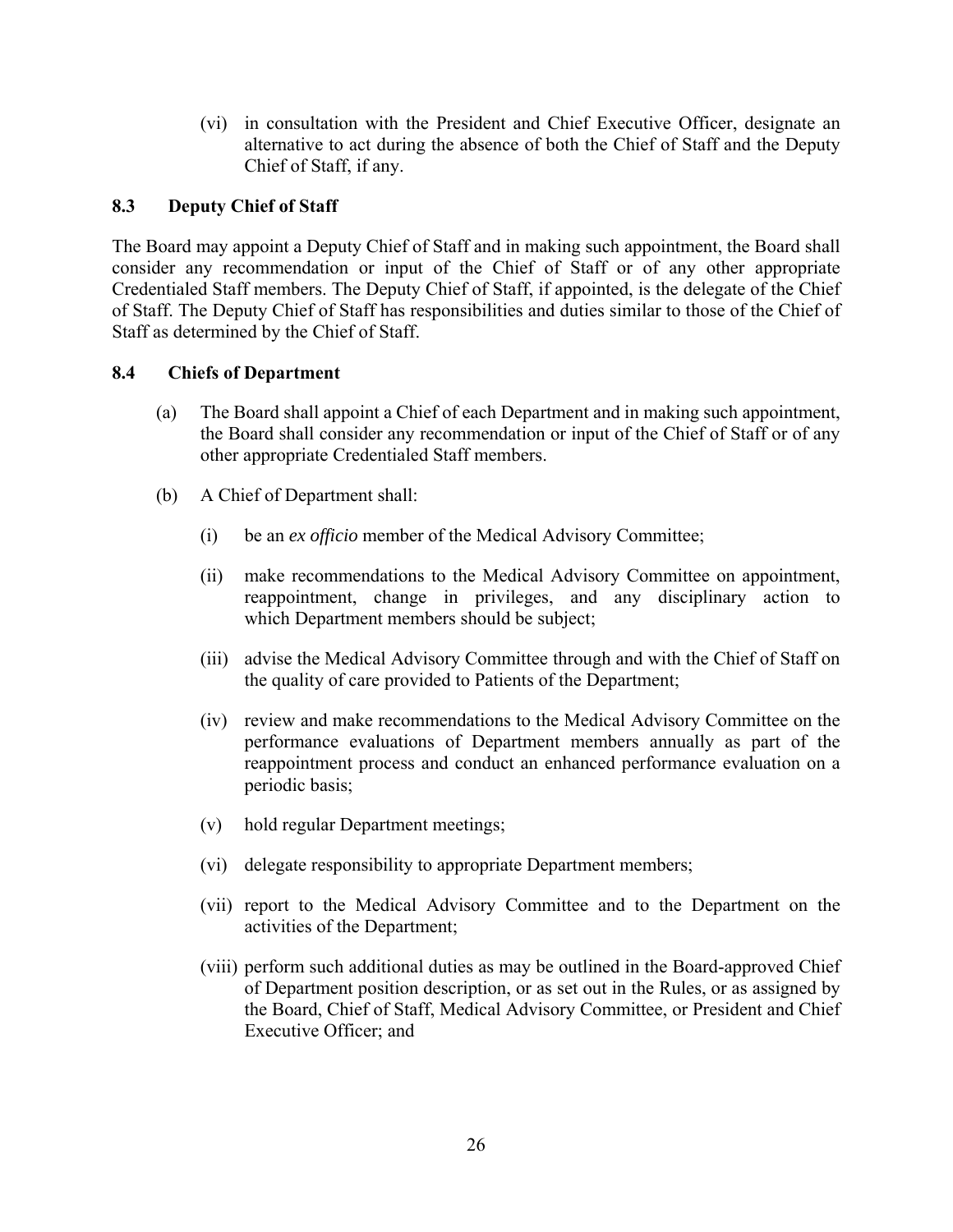(ix) in consultation with the Chief of Staff, designate an alternate to act during the absence of both the Chief of Department and the Deputy Chief of Department, if any.

### **8.5 Deputy Chiefs of Departments**

The Board may appoint a Deputy Chief of Department and in making such appointment, the Board shall consider any recommendation or input of the Chief of Staff or of any other appropriate Credentialed Staff members.. The Deputy Chief of Department, if appointed, is the delegate of the Chief of Department. The Deputy Chief of Department has responsibilities and duties similar to those of the Chief of Department as determined by the Chief of Department.

#### **8.6 Heads of Division**

- (a) The Board may appoint a Head of Division or may delegate to the Medical Advisory Committee the authority to appoint one or more Heads of Division.
- (b) The Head of Division shall:
	- (i) be responsible to the Board through the Chief of Department and Chief of Staff for the quality of care rendered to Patients in their Division; and
	- (ii) perform all of the duties as may be assigned by the Board, Chief of Staff, or Chief of Department, or as set out in a Board-approved position description.

### **Article 9 Medical Advisory Committee**

#### **9.1 Composition**

- (a) The Medical Advisory Committee shall consist of the following voting members, each of whom shall have one vote:
	- (i) the Chief of Staff, who shall be the chair;
	- (ii) the Chiefs of Department;
	- (iii) the Director of Emergency Services;
	- (iv) the President, Vice-President, and Secretary-Treasurer of the Credentialed Staff Association; and
	- (v) such other members of the Medical Staff as the Board may appoint on the recommendation of the Chief of Staff and/or President and Chief Executive Officer.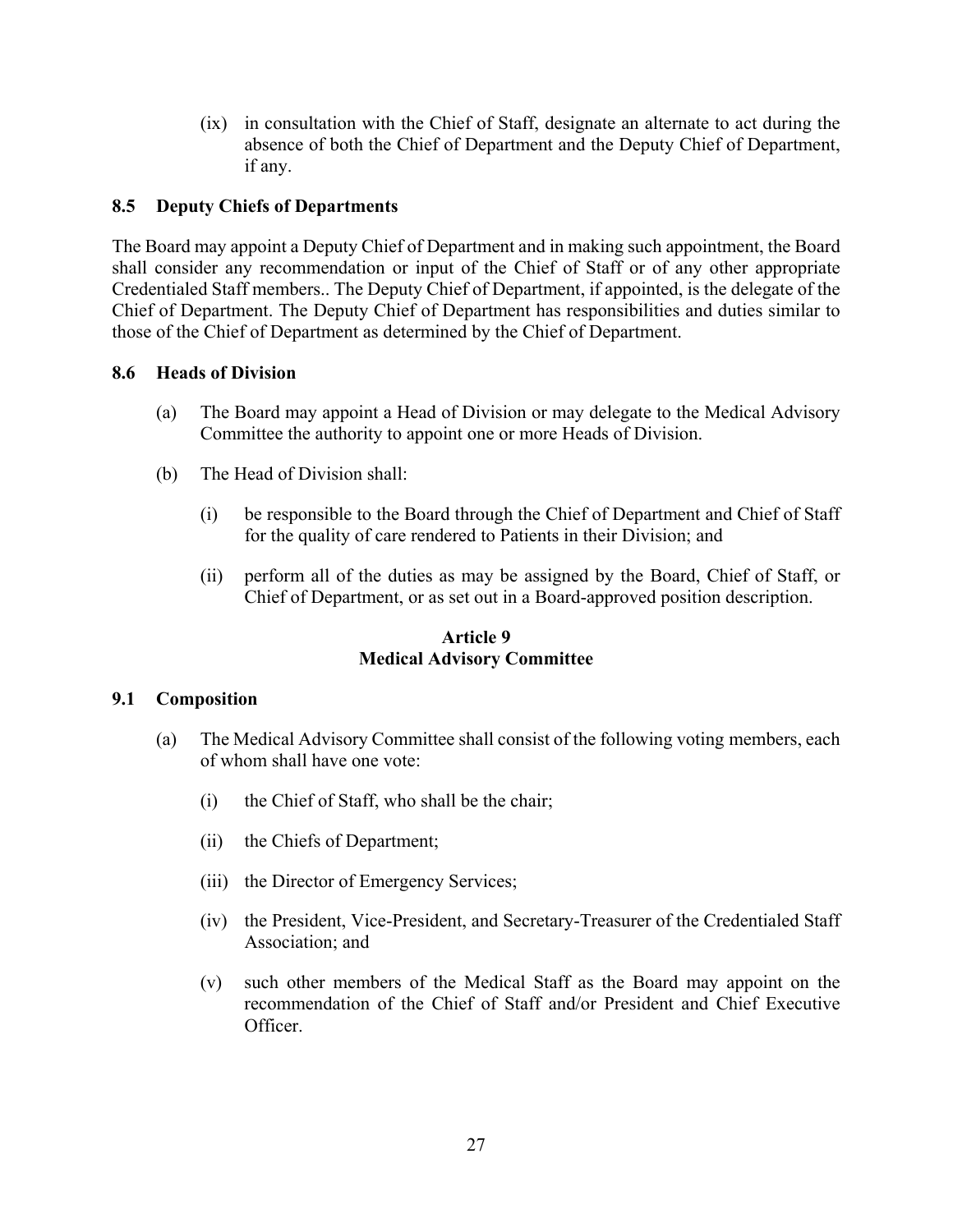- (b) In addition, the following individuals shall attend Medical Advisory Committee meetings without a vote:
	- (i) the President and Chief Executive Officer;
	- (ii) the Chief Nursing Executive; and
	- (iii) any other hospital executive or member of the senior management team as agreed upon by the President and Chief Executive Officer and Chief of Staff.

#### **9.2 Recommendations**

The Medical Advisory Committee shall consider and make recommendations and report to the Board in accordance with the *Public Hospitals Act.* 

#### **9.3 Duties and Responsibilities**

The Medical Advisory Committee shall perform the duties and undertake the responsibilities set out in the *Public Hospitals Act* and this By-law, including:

- (a) make recommendations to the Board on the following matters:
	- (i) every application for appointment or reappointment to the Credentialed Staff and any request for a change in privileges;
	- (ii) the privileges to be granted to each Credentialed Staff member;
	- (iii) this By-law and the Rules and Policies;
	- (iv) the revocation of appointment or the suspension or restriction of privileges of any Credentialed Staff member;
	- (v) the quality of care provided in a Hospital by the Medical Staff, Dental Staff, Midwifery Staff, and Extended Class Nursing Staff;
- (b) supervise the practice and conduct of the Credentialed Staff in the Hospitals;
- (c) appoint the Medical Staff members of all Medical Advisory Committee subcommittees;
- (d) receive reports of the Medical Advisory Committee subcommittees;
- (e) fulfill the duties of the Credentials Committee as may be required from time to time;
- (f) advise the Board on any matters that it refers to the Medical Advisory Committee; and
- (g) where the Medical Advisory Committee identifies systemic or recurring quality of care issues in making its recommendations to the Board under section  $2(a)(v)$  of the Hospital Management Regulation under the *Public Hospitals Act*, make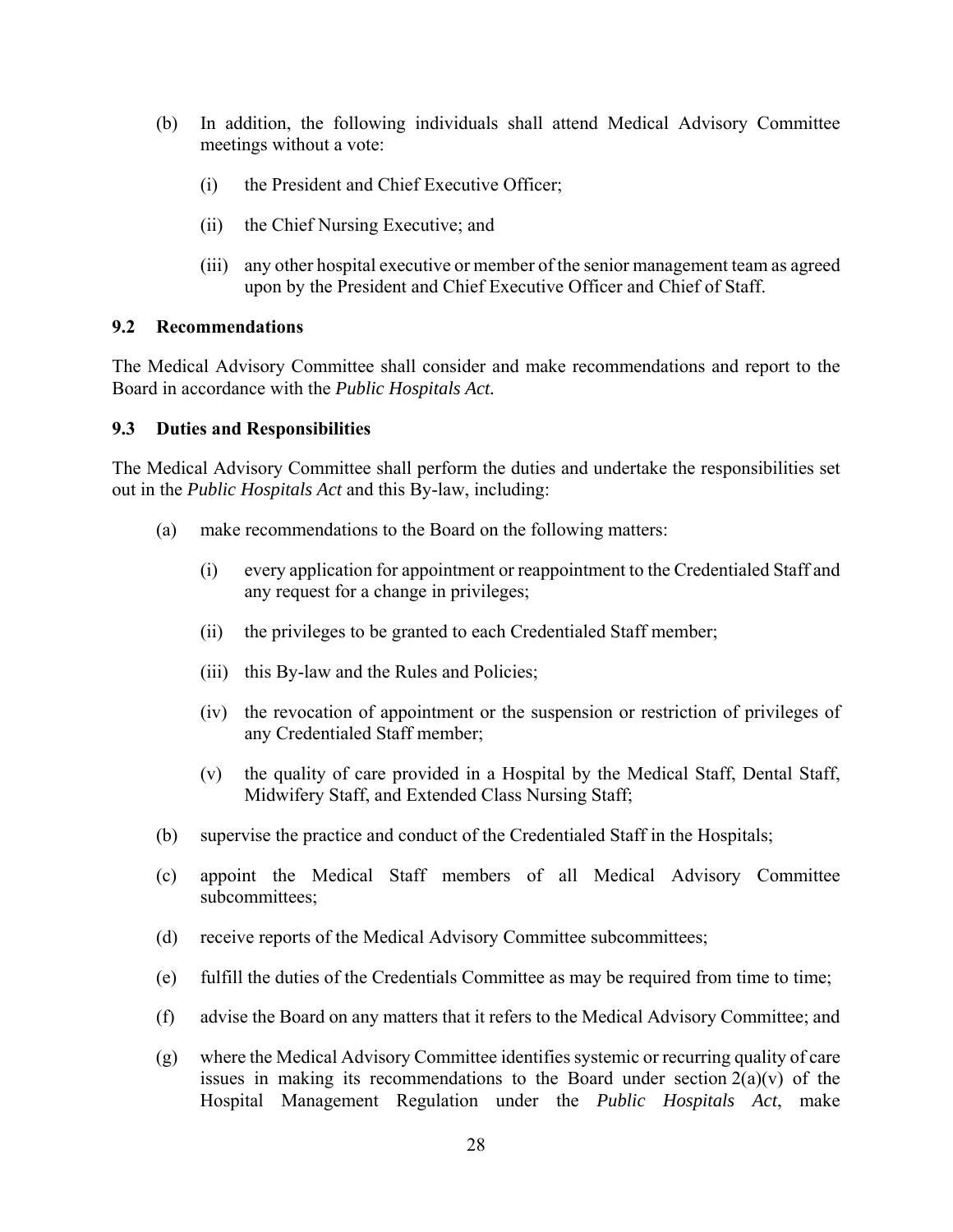recommendations about those issues to the Corporation's quality committee established under the *Excellent Care for All Act*.

#### **9.4 Subcommittees**

- (a) The Board may, on the recommendation of the Medical Advisory Committee, establish such standing and special subcommittees of the Medical Advisory Committee as may be necessary or advisable for the Medical Advisory Committee to perform its duties under the *Public Hospitals Act* or this By-law.
- (b) The terms of reference and composition for any standing or special subcommittees of the Medical Advisory Committee may be set out in the Rules or in a Board resolution, on the recommendation of the Medical Advisory Committee. The Medical Advisory Committee shall appoint the Medical Staff members of any Medical Advisory Committee subcommittee and the Board may appoint other subcommittee members.

#### **9.5 Quorum**

A quorum for any Medical Advisory Committee meeting or subcommittee meeting shall be a majority of the members entitled to vote.

#### **9.6 Meetings**

- (a) The Medical Advisory Committee shall hold at least ten meetings each year.
- (b) Unless otherwise required by applicable law, questions arising at any Medical Advisory Committee meeting or subcommittee meeting shall be decided by consensus of the voting members present. Consensus will be considered to have been reached when no voting member objects to the question before the meeting. If the chair of the meeting determines that the sense of the meeting is that consensus will not be reached, then the question shall be decided by a majority of the votes cast. In such cases, the chair of the meeting shall be entitled to cast a second, or tie-breaking, vote in the event of a tie. A member may attend and vote by electronic means.A Medical Advisory Committee or subcommittee meeting may be held by telephonic or electronic means. Where a meeting is held by telephonic or electronic means, a vote may be taken by show of hands, voice vote, or other electronic means of voting.

#### **Article 10 Credentialed Staff Association**

# **10.1 Meetings**

(a) The Credentialed Staff Association shall hold at least four regular meetings in each fiscal year of the Corporation, one of which shall be the annual meeting, at a time and place fixed by the Credentialed Staff Association Officers.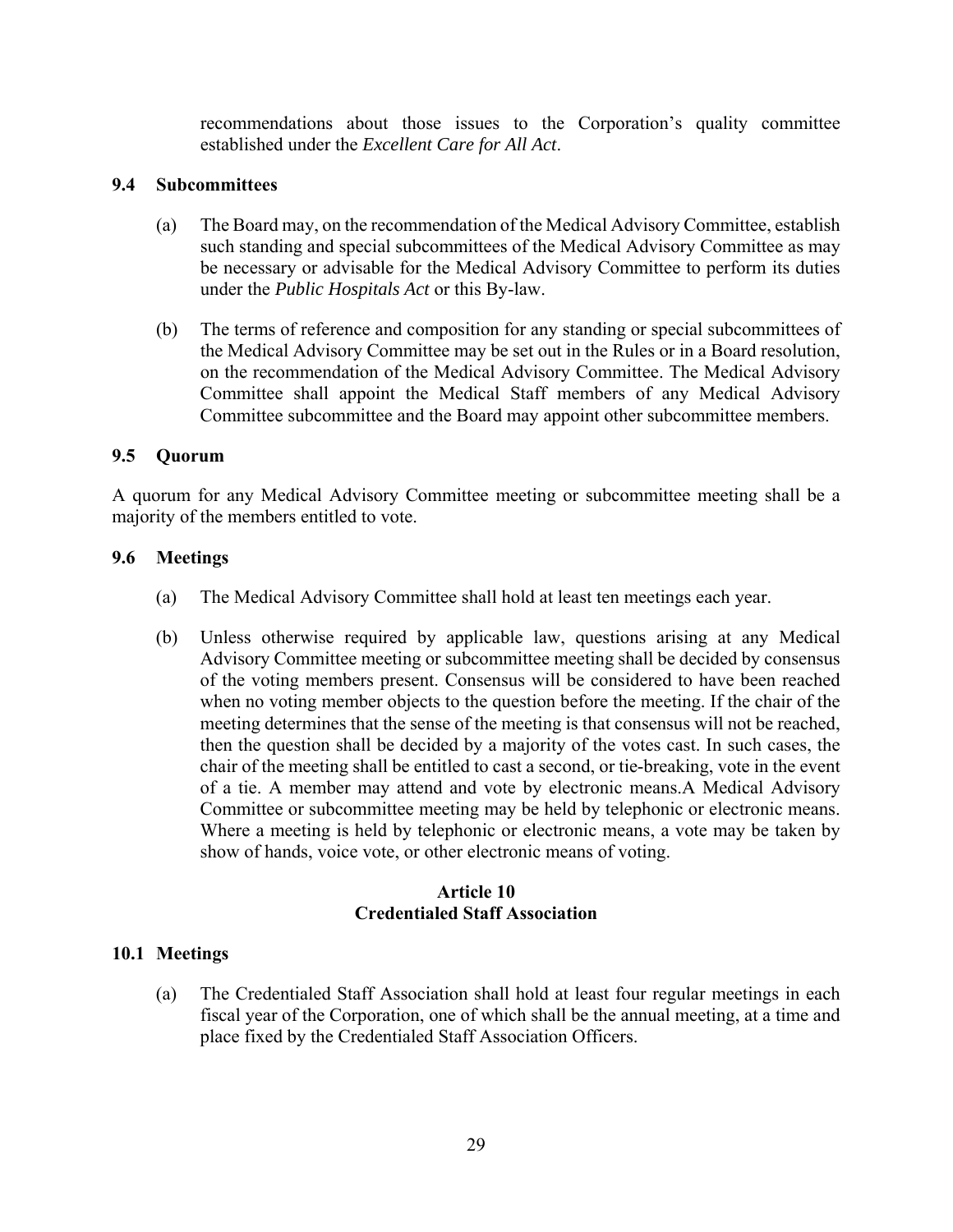- (b) The President of the Credentialed Staff Association may call a special meeting. The President of the Credentialed Staff Association shall call a special meeting on the written request of any fifteen (15) members of the Active Staff.
- (c) Credentialed Staff meetings held in accordance with this Article shall be deemed to meet the requirement to hold Medical Staff meetings under the *Public Hospitals Act*.

# **10.2 Notice**

The Secretary-Treasurer of the Credentialed Staff Association shall give written notice of each Credentialed Staff Association meeting to the Credentialed Staff at least 10 days before the meeting by posting a notice of the meeting in a conspicuous place at each Hospital Site or by sending notice by email or an internal mail distribution system to each member of the Credentialed Staff Association. Notice of special meetings shall state the nature of the business for which the meeting is called. The President of the Credentialed Staff Association may, acting reasonably, call a special meeting of the Credentialed Staff Association upon less than ten (10) days' notice in exceptional circumstances, provided that quorum for any such meeting shall be a majority of the Credentialed Staff Members entitled to vote at the special meeting.

### **10.3 Meetings by Electronic Means**

The Credentialed Staff Association Officers may determine that any Credentialed Staff Association meeting may be held by telephonic or electronic means. Where a Credentialed Staff Association meeting is held by telephonic or electronic means, the word "present" in this Article shall mean present physically or by telephonic or electronic means, and a vote may be taken by show of hands, voice vote, or other electronic means of voting.

#### **10.4 Quorum**

Subject to Section 10.2, thirty (30) Credentialed Staff Association members entitled to vote and present shall constitute a quorum at any Credentialed Staff meeting.

#### **10.5 Rules of Order**

The procedures for Credentialed Staff meetings not provided for in this By-law or the Rules or Policies shall be governed by the rules of order adopted by the Board.

#### **Article 11 Credentialed Staff Association Officers**

#### **11.1 Credentialed Staff Association Officers**

- (a) The provisions of this Article 11 shall be deemed to satisfy the requirements of the *Public Hospitals Act* for Medical Staff officers. For greater certainty, the President, Vice-President and Secretary-Treasurer of the Credentialed Staff shall be deemed to be the President, Vice-President and Secretary-Treasurer of the Medical Staff.
- (b) The Credentialed Staff Association Officers shall be: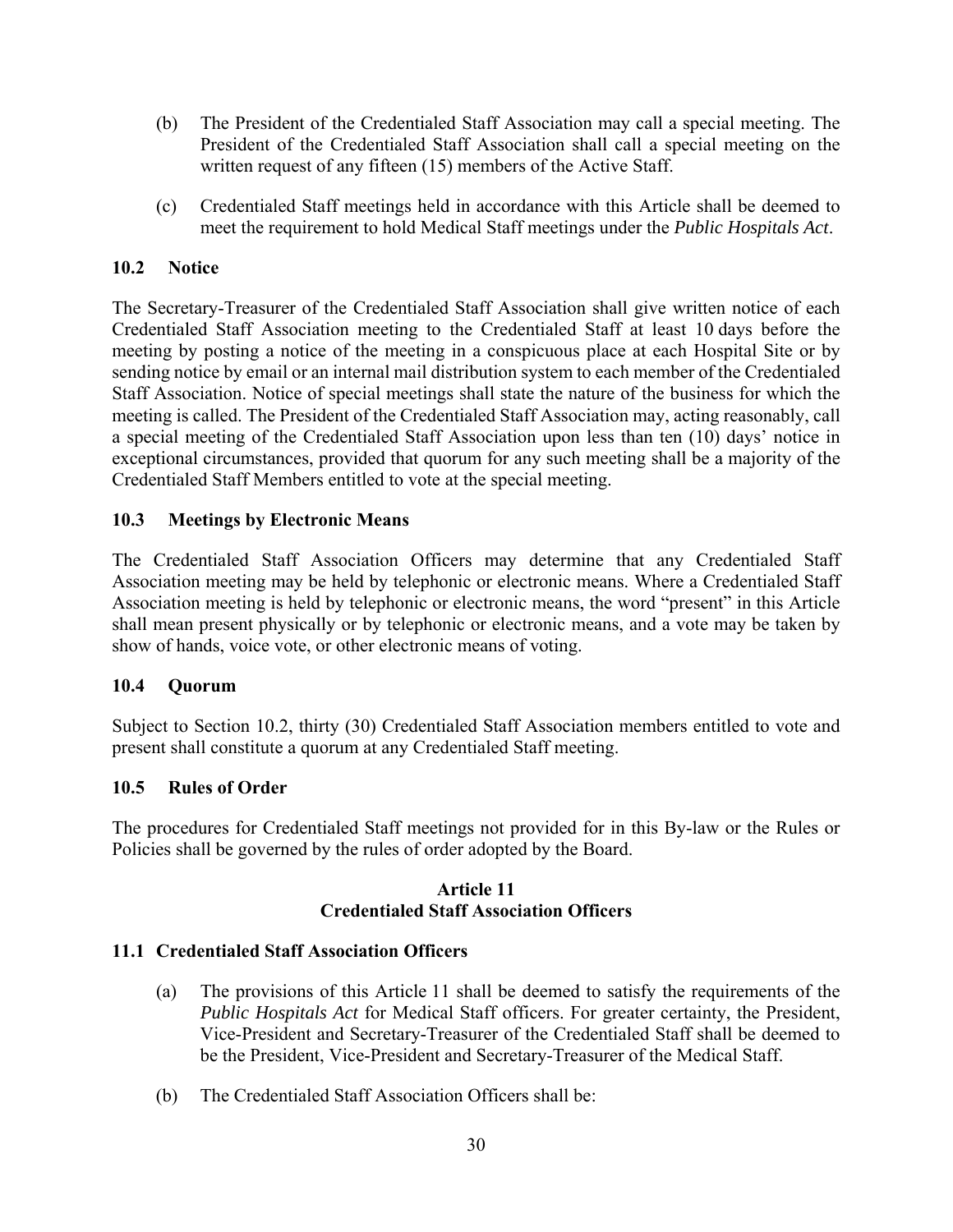- (i) the President;
- (ii) the Vice-President; and
- (iii) the Secretary-Treasurer.
- (c) The Credentialed Staff Association Officers shall be elected annually for a one-year term by a majority vote of the members of the Credentialed Staff Association present and voting at a meeting of the Credentialed Staff Association.
- (d) A Credentialed Staff Association Officer may serve a maximum of three (3) consecutive years in any office of the Credentialed Staff Association. A Credentialed Staff Association Officer may be re-elected to an office of the Credentialed Staff Association following a break in continuous service of at least one year.
- (e) The Credentialed Staff Association Officers may be removed from office before the expiry of their term by a majority vote of the Credentialed Staff Association members present and voting at a Credentialed Staff Association meeting called for that purpose.
- (f) If any office of the Credentialed Staff Association becomes vacant, and it is deemed expedient to fill the office before the next annual meeting of the Credentialed Staff Association, the vacancy may be filled by a majority vote of the Credentialed Staff Association members present and voting at a regular or special meeting of the Credentialed Staff Association. The election of the Credentialed Staff Association member shall follow the process in section 11.3. The Credentialed Staff Association member so elected to office shall fill the office until the next annual meeting of the Credentialed Staff Association.
- (g) A person may hold both the office of Vice-President and Secretary-Treasurer.

# **11.2 Attendance, Voting and Holding Office**

- (a) All members of the Credentialed Staff Association are entitled to attend meetings of the Credentialed Staff Association.
- (b) Only members of the Active Staff are entitled to vote at a Credentialed Staff Association meeting.
- (c) Only Physicians who are members of the Active Staff may hold any Credentialed Staff Association office.

# **11.3 Nominations and Election Process**

(a) A nominating committee shall be constituted through a process approved by the Credentialed Staff Association on the recommendation of the Credentialed Staff Association officers.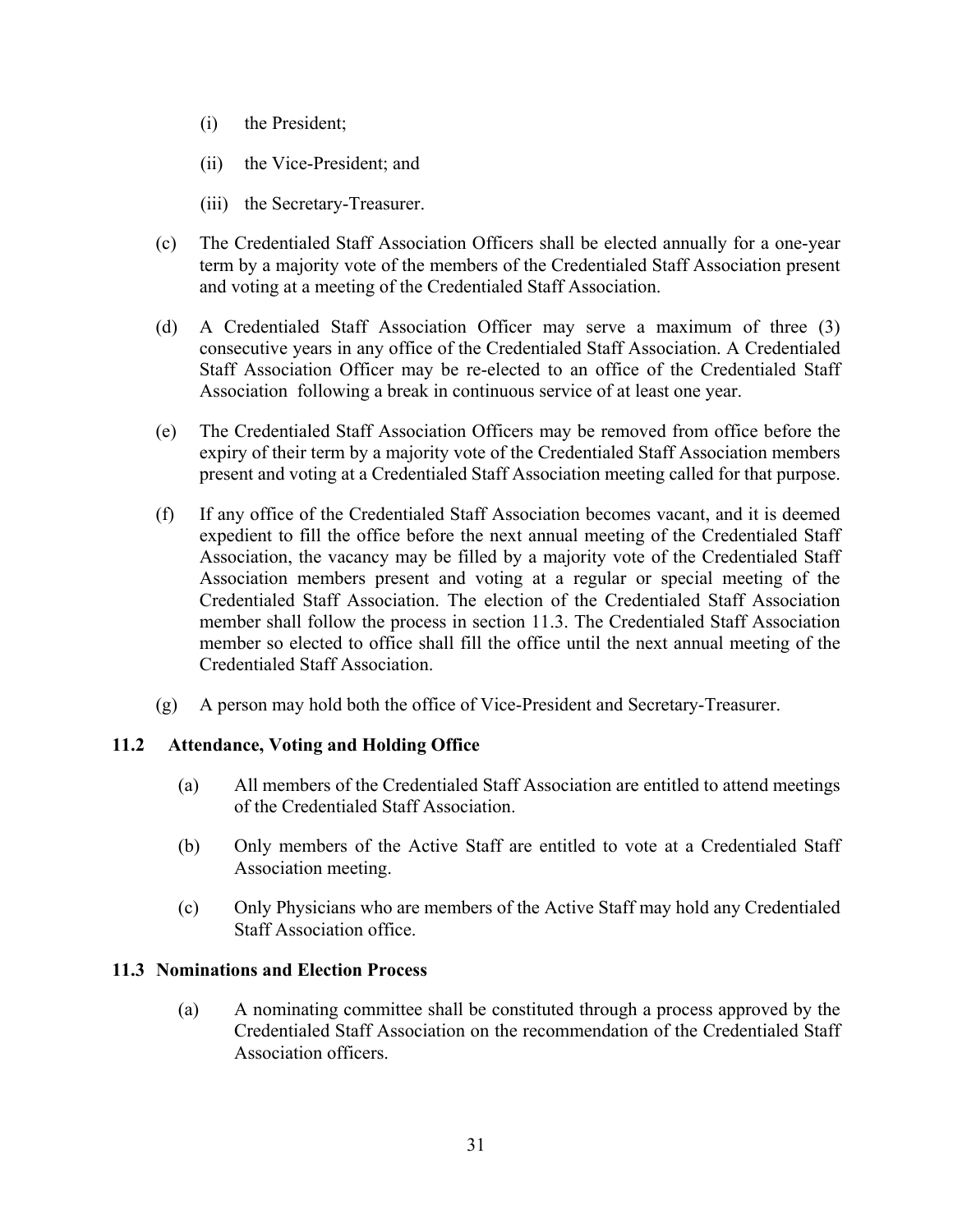- (b) At least thirty (30) days before the annual meeting of the Credentialed Staff Association, the nominating committee shall circulate or post in a conspicuous place at each site of the Hospital a list of the names of those who are nominated to stand for the offices of the Credentialed Staff Association that are to be filled by election in accordance with the *Public Hospitals Act* and this By-law.
- (c) Any further nominations shall be made in writing to the Secretary-Treasurer of the Credentialed Staff Association up to seven days before the annual meeting of the Credentialed Staff Association.

### **11.4 President of the Credentialed Staff Association**

The President of the Credentialed Staff Association shall:

- (a) be an *ex-officio* non-voting Director;
- (b) be an *ex-officio* member of the Medical Advisory Committee;
- (c) preside at all Credentialed Staff Association meetings;
- (d) act as a liaison between the Credentialed Staff, the Chief of Staff, the President and Chief Executive Officer, and the Board on matters concerning the Credentialed Staff; and
- (e) support and promote the values and strategic plan of the Corporation.

#### **11.5 Vice-President of the Credentialed Staff Association**

The Vice President of the Credentialed Staff Association shall:

- (a) in the absence or disability of the President of the Credentialed Staff Association, act in place of the President, and perform their duties and possess their powers as set out in section 11.4 (other than as set out in Section 11.4(e));
- (b) perform such duties as the President of the Credentialed Staff Association may delegate to them;
- (c) be an *ex-officio* non-voting Director; and
- (d) be an *ex-officio* member of the Medical Advisory Committee.

#### **11.6 Secretary-Treasurer of the Credentialed Staff Association**

The Secretary-Treasurer of the Credentialed Staff Association shall:

- (a) be an *ex officio* member of the Medical Advisory Committee;
- (b) attend to the correspondence of the Credentialed Staff Association;